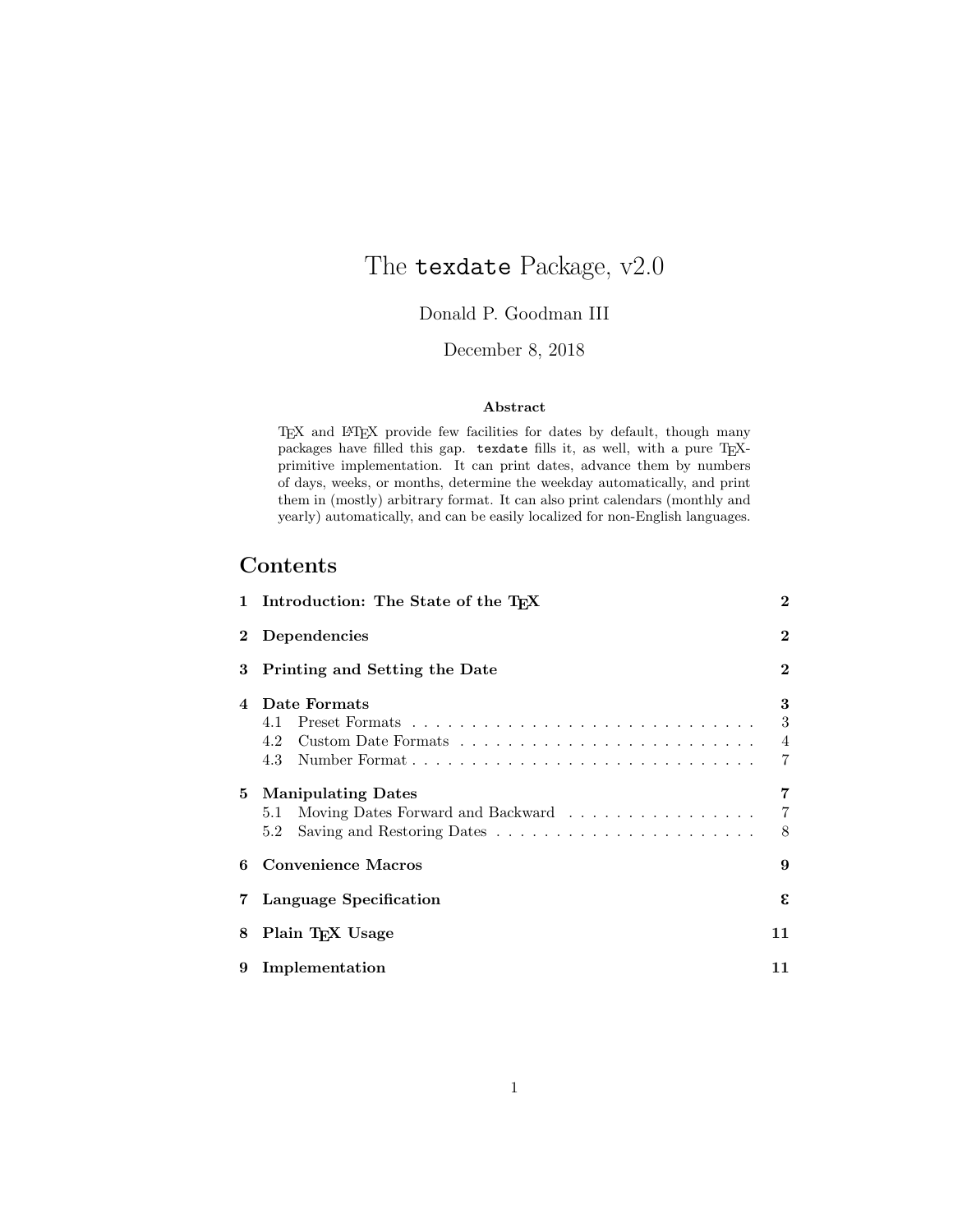### 1 Introduction: The State of the T<sub>E</sub>X

TEX by default contains very little facilities for dealing with dates, and LATEX follows suit. As far as primitives go,  $T_F X$  just offers the counters  $\text{day}$ , \month, and \year, which give the current values of those units of time; e.g., \the\year-\the\month-\the\day will yield "2018-12-8" (which is the date on which this document was compiled). LAT<sub>EX</sub> also has \today, which will produce the current date in the default American style: "December 8, 2018". But that's really about all there is.

Many packages have attempted to fill up this gap, some with excellent success; datetime2 certain deserves special mention here, particularly as it goes beyond what texdate offers, given that texdate contains no facilities for *times* at all. texdate tries to fill the gap, as well; but it does it using only T<sub>E</sub>X-primitives, in the hope that the solution will be (a) pretty fast, (b) pretty portable, and (c) not requiring the loading of massive packages, only a fraction of the capabilities of which will actually be used.

For comparison, datetime2 uses pgfcalendar, which of course requires pgf, which is a huge package. Our modern computers make loading such packages often a negligible overhead; but with large and complex documents, it's not always trivial. Also, it's an enjoyable challenge to write a usable package in TFX for something for which T<sub>EX</sub> was not designed; and some of us enjoy just knowing that we're using a lean package, even it makes little practical difference.

This document is numbered in *dozenal*, or base twelve; numbering proceeds 1, 2, 3, 4, 5, 6, 7, 8, 9, 7, 8, 10, 11, 12.  $\ldots$  It uses the dozenal LAT<sub>E</sub>X package to do this. For more information, see http://www.dozenal.org.

### 2 Dependencies

texdate requires the padcount, modulus, and iflang packages internally, so be sure that they are installed. They are all available on CTAN and in the T<sub>E</sub>XLive distribution.

### 3 Printing and Setting the Date

texdate works with an *internal date*, which is the current setting of all the date variables. When initiated, the internal date is 1 January of the current year. We \printdate can print that date with \printdate:

#### \printdate

Sunday (Sun), January (Jan) 01, 2018

We can easily set the internal date to the current date by running the macro \initcurrdate \initcurrdate: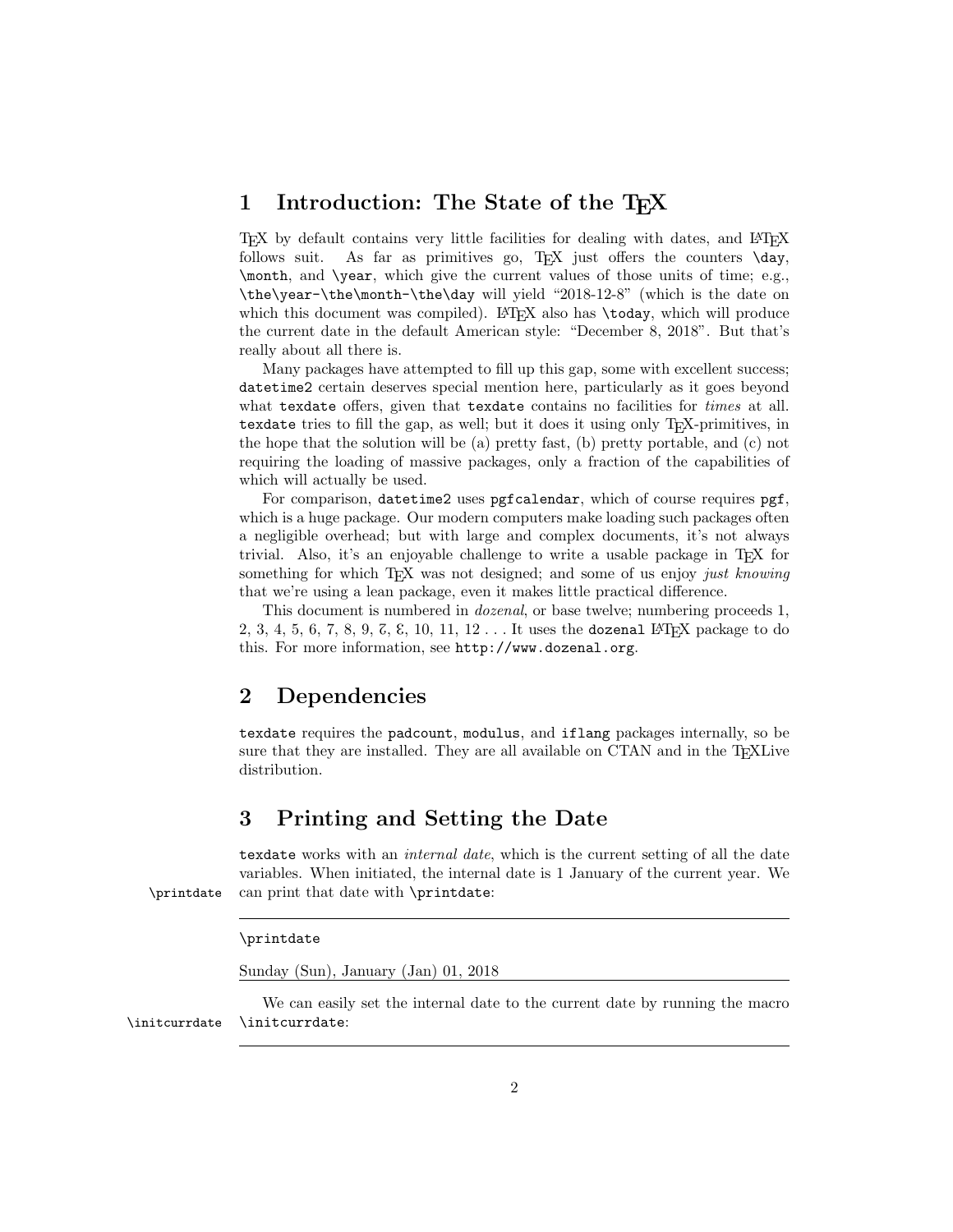\initcurrdate \printdate

```
Saturday (Sat), December (Dec) 08, 2018
```
(This is the current date at the time this document was compiled.) \initdate You can also easily set the internal date, by running the \initdate macro:

\initdate { $\langle year \rangle$ } { $\langle month \rangle$ } { $\langle day-off-month \rangle$ }

The elements of the date must be supplied to \initdate in that order, or texdate will become confused. It's obvious why; what should texdate do if the month is entered as 2019?

\initdate{2019}{6}{24} \printdate

Monday (Mon), June (Jun) 24, 2019

While internally dates are kept as zero-indexed, these dates are received by \initdate as one-indexed; that is, 24 will mean the twenty-fourth, not the twentyfifth, because we count starting at 1 rather than 0.

### 4 Date Formats

The date format we've seen so far is the default, which is designed primarily to demonstrate several of the possible variables that can be in a date format. Naturally, you'll want to change it; and it can be changed, almost arbitrarily, simply by redefining a command, or by using one of several presets.

### 4.1 Preset Formats

texdate provides a number of preset formats that can be easily selected without having to design a format string (for which see Section 4.2, on page 4).

\printfdate{ISO} \printfdate{ISO} will print the current date in the default ISO 8601 format, which is yyyymmdd. In texdate's formatting strings, this is Ymd; you'll learn more about these in Section 4.2. There is also the "ISO extended" form, Y-m-d.

```
\initdate{2019}{6}{24}
\printfdate{ISO}
```
\printfdate{ISOext}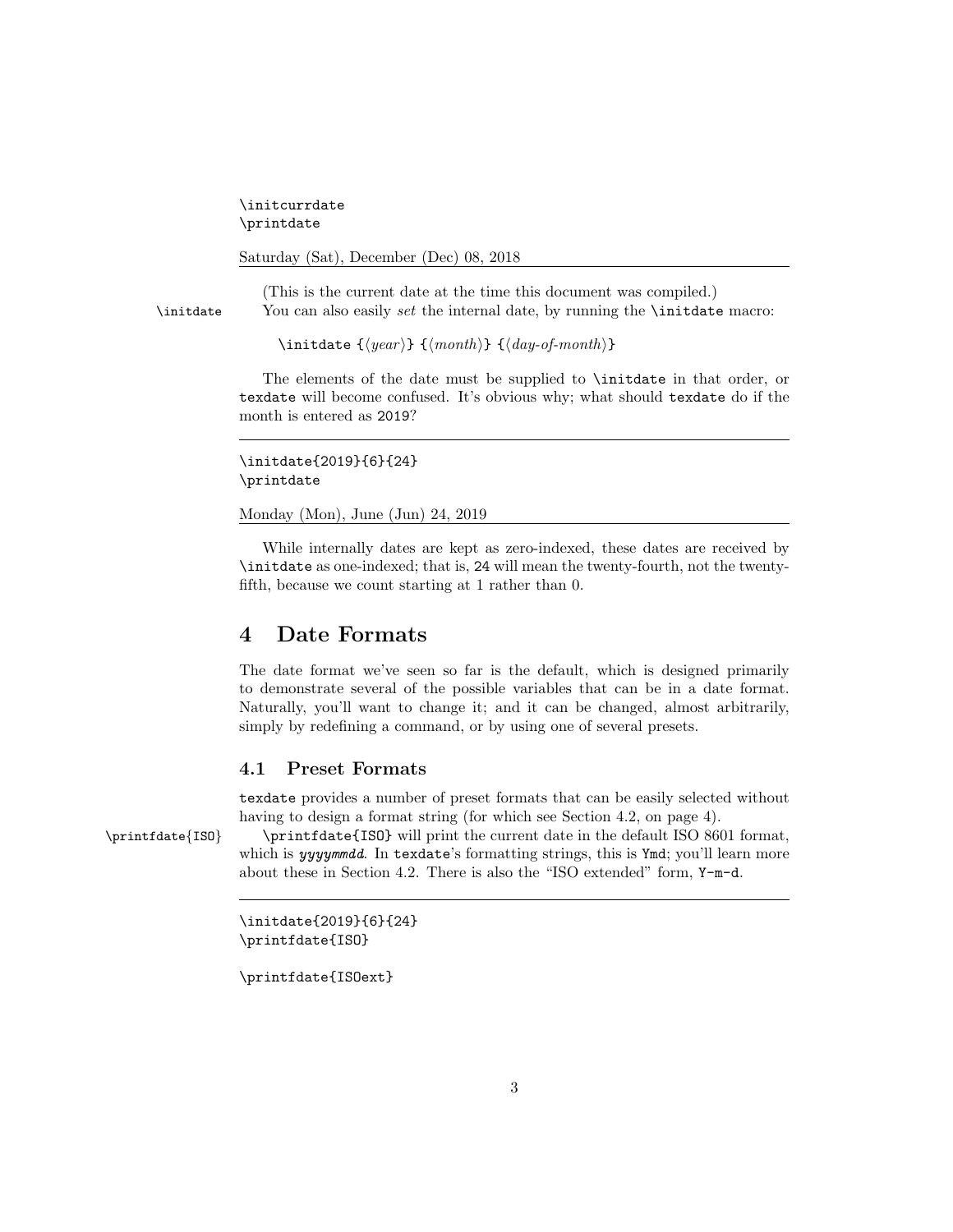|                                                  | 20190624<br>2019-06-24                                                                                                                                                                                                                                        |
|--------------------------------------------------|---------------------------------------------------------------------------------------------------------------------------------------------------------------------------------------------------------------------------------------------------------------|
| \printfdate{american}<br>\printfdate{shamerican} | For Americans fond of our curious customary format, you can use \printfdate{american};<br>in texdate format strings, this is $B \setminus d$ , Y. There is also \printfdate{shamerican},<br>which is the abbreviated form, using slashes rather than hyphens. |
|                                                  | \initdate{2019}{6}{24}<br>\printfdate{american}                                                                                                                                                                                                               |
|                                                  | \printfdate{shamerican}                                                                                                                                                                                                                                       |
|                                                  | June 24, 2019<br>06/24/2019                                                                                                                                                                                                                                   |
|                                                  | The British also have their own ways of writing dates, which correspond largely<br>to the way the American military writes them (which are consequently some-<br>times called "military dates," in the same way that twenty-four-hour time read-              |

\printfdate{shbritishdots}

\printfdate{british} ings are sometimes called "military time"). These are \printfdate{british} and \printfdate{shbritish} \printfdate{shbritish}, along with alternate form \printfdate{shbritishdots}, \initdate{2019}{6}{24}

```
\printfdate{british}
\printfdate{shbritish}
\printfdate{shbritishdots}
```
24 June 2019 24/06/2019 24.06.2019

This is enough to cover the standards of most places in the world. However, if you want something different, you can easily create it with format strings.

#### 4.2 Custom Date Formats

All the custom formats described in Section 4.1 and printed with \printfdate are created using the same general mechanism described in this section. We will begin by discussing a way to generically change the presentation of all dates called with the basic \printdate, then move on to creating custom date formats that can be printed by name with \printfdate.

\setdateformat The macro \setdateformat holds the formatting string for the date. It's not completely arbitrary, because none of the characters used to produce specific parts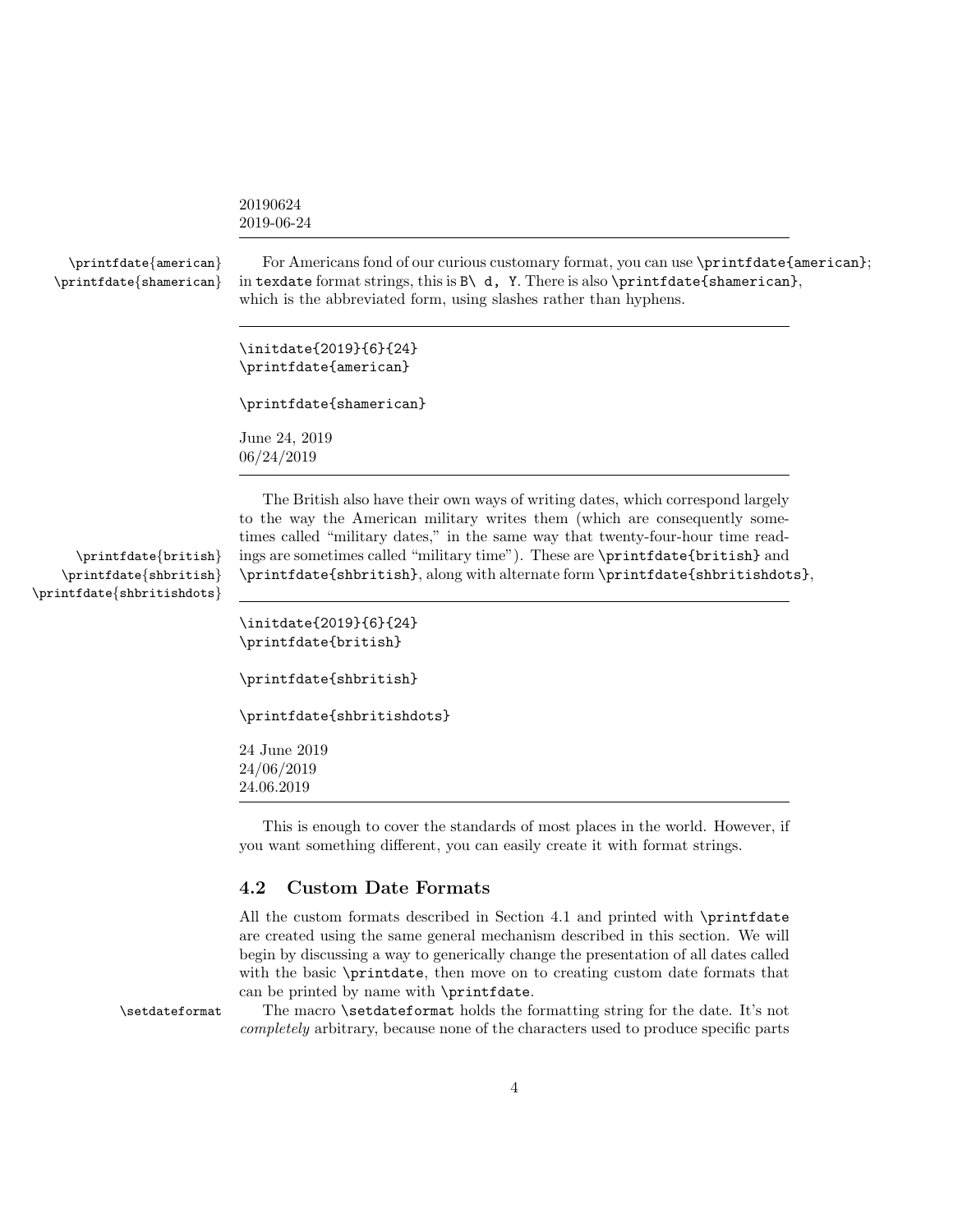of the date can be used in the string itself; however, it's pretty flexible despite that limitation.

The default date format string, quite unsuitable for real work, includes most of the possible control characters, and is  $A\{\}$  (a), \ B\ (b){ }d, \ Y. Note that spaces have to be preserved by either bracing them or escaping them; that is, to put a space in your format string, use either " $\mathcal{N}$ " or "{ }".

Table 1 on page 5 shows the control characters, an explanation of their meaning, and an example of each. They assume the date 4 June 2019, selected by \initdate{2019}{6}{4}.

| Let.          | Result                                                 | Ex.            |
|---------------|--------------------------------------------------------|----------------|
| $\rm d$       | Numeric day of the month; 0-padded to two digits       | 04             |
|               | if necessary                                           |                |
| е             | Numeric day of the month; space-padded to two          | 4              |
|               | spaces if necessary                                    |                |
| B             | Full name of the month                                 | June           |
| b             | Abbreviated name of the month                          | Jun            |
| h             | Abbreviated name of the month; same as b               | Jun            |
| m             | Number of month, with January as 1; 0-padded to        | 06             |
|               | two digits if necessary                                |                |
| A             | Full name of the weekday                               | Tuesday        |
| a.            | Abbreviated name of the weekday                        | Tue            |
| W             | Numeric value of weekday, with Sunday as 0             | $\overline{2}$ |
| u             | ISO numeric value of weekday, with Monday as 1         | $\overline{2}$ |
|               | and Sunday as 7                                        |                |
| Y             | Number of the current year                             | 2019           |
| j             | Numeric day of the year, starting on a constant        | 155            |
|               | count from 1 Jan; 0-padded to three digits if nec-     |                |
|               | essary                                                 |                |
| $\mathcal{C}$ | Century; essentially, the first two digits of the year | 20             |
| у             | The year, in only two digits                           | 19             |
| U             | Week number of the year, starting at 0, with the       | 22             |
|               | week starting on Sunday; 0-padded to two digits        |                |
|               | if necessary                                           |                |
| V             | ISO week number of the year, starting at 1, with       | 23             |
|               | the week starting on Monday; 0-padded to two           |                |
|               | digits if necessary                                    |                |
| W             | Week number of the year, starting at 0, with the       | 22             |
|               | week starting on Monday; 0-padded to two digits        |                |
|               | if necesary                                            |                |

Table 1: Control codes for date formats

For folks not familiar with the control characters concept, the essential idea is that you format some information with a certain "string," called the "format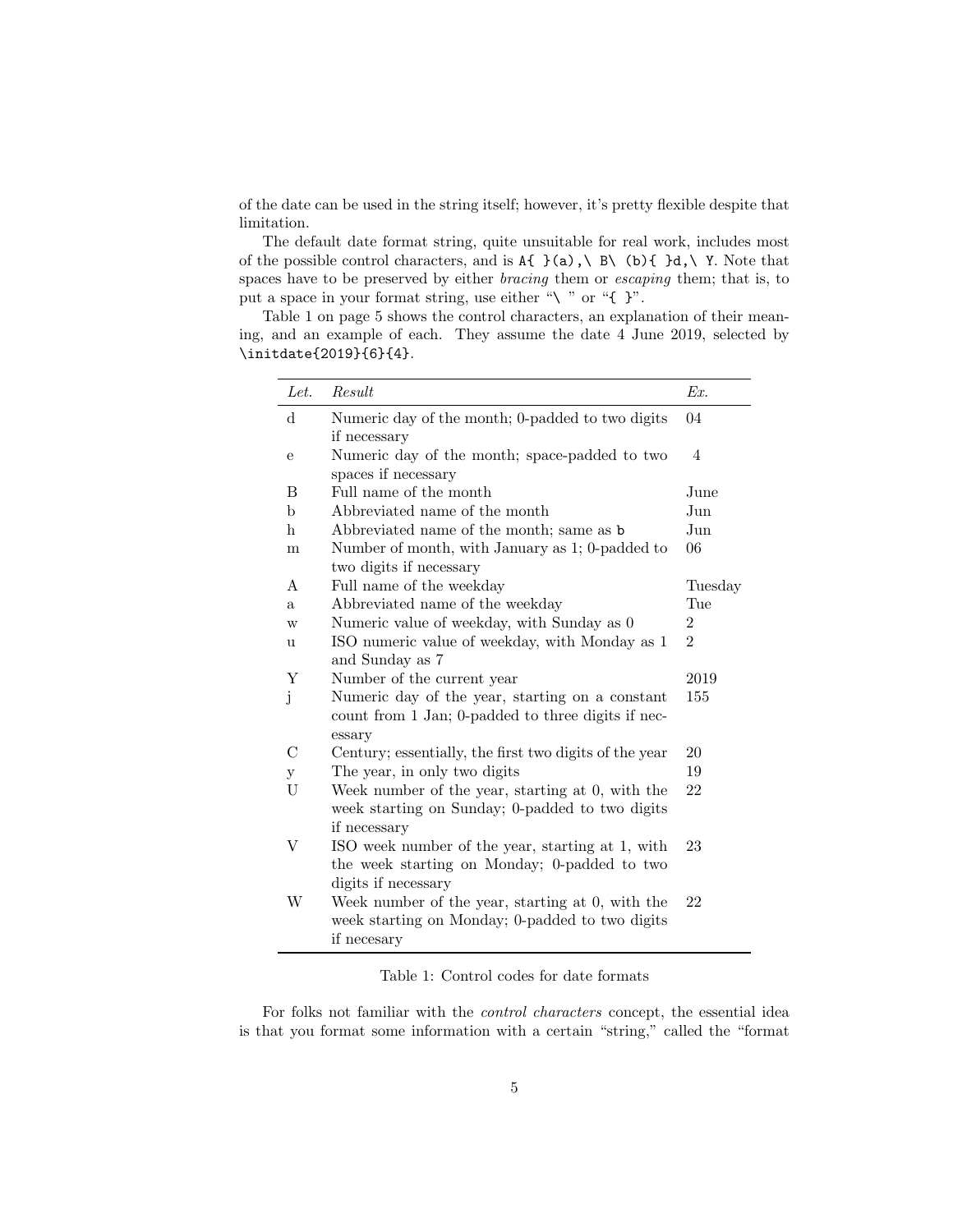string." The format string contains some characters which are meaningless as far as formatting goes, and are passed through unchanged; and some characters which will be replaced with certain information. In other words, assume that we have a format string consisting of the following characters: **a b c d e**. **c** is a control character, and represents the information "zzz"; the other characters are not control characters.

a b c d e  $\rightarrow$ a b zzz d e

Anyone who has used GNU date or BSD date will recognize these control characters, though of course in those programs a % character would be necessary, as well. texdate duplicates the behavior of these programs as closely as my TFXpertise allows.

```
\initcurrdate
                  \advancebyweeks{6}
                  \def\setdateformat{d\ B\ Y}
                  |d\ B\ Y|: \printdate\par
                  \def\setdateformat{Y-m-d}
                  |Y-m-d|: \printdate\par
                  \def\setdateformat{a,\ d\ b\ Y}
                  |a,\ d\ b\ Y|: \printdate\par
                  d\ B\ Y: 19 January 2019
                  Y-m-d: 2019-01-19
                  a, \ d\ b\ Y: Sat, 19 Jan 2019
                     We can meddle with this however we like, except that these control characters
                  (the ones that turn into elements of the date) cannot be included literally.
\nameddateformat You can also define named date formats:
                        \langlehameddateformat {\langlename}} {\langleformat-string}}
                     Perhaps I want a peculiar date format, with the month, followed by the year,
                  followed by the day of the month, followed by the day of the year in parentheses.
    \prime My format string should be m-Y-d\\ (i). I'll then want to use the \printfdate
                  command with its single argument, which is the name of the date format I want
                  to use.
                  \initcurrdate
                  \nameddateformat{weird}{m-Y-d\ (j)}
                  \printfdate{weird}\par
```

```
\printdate
```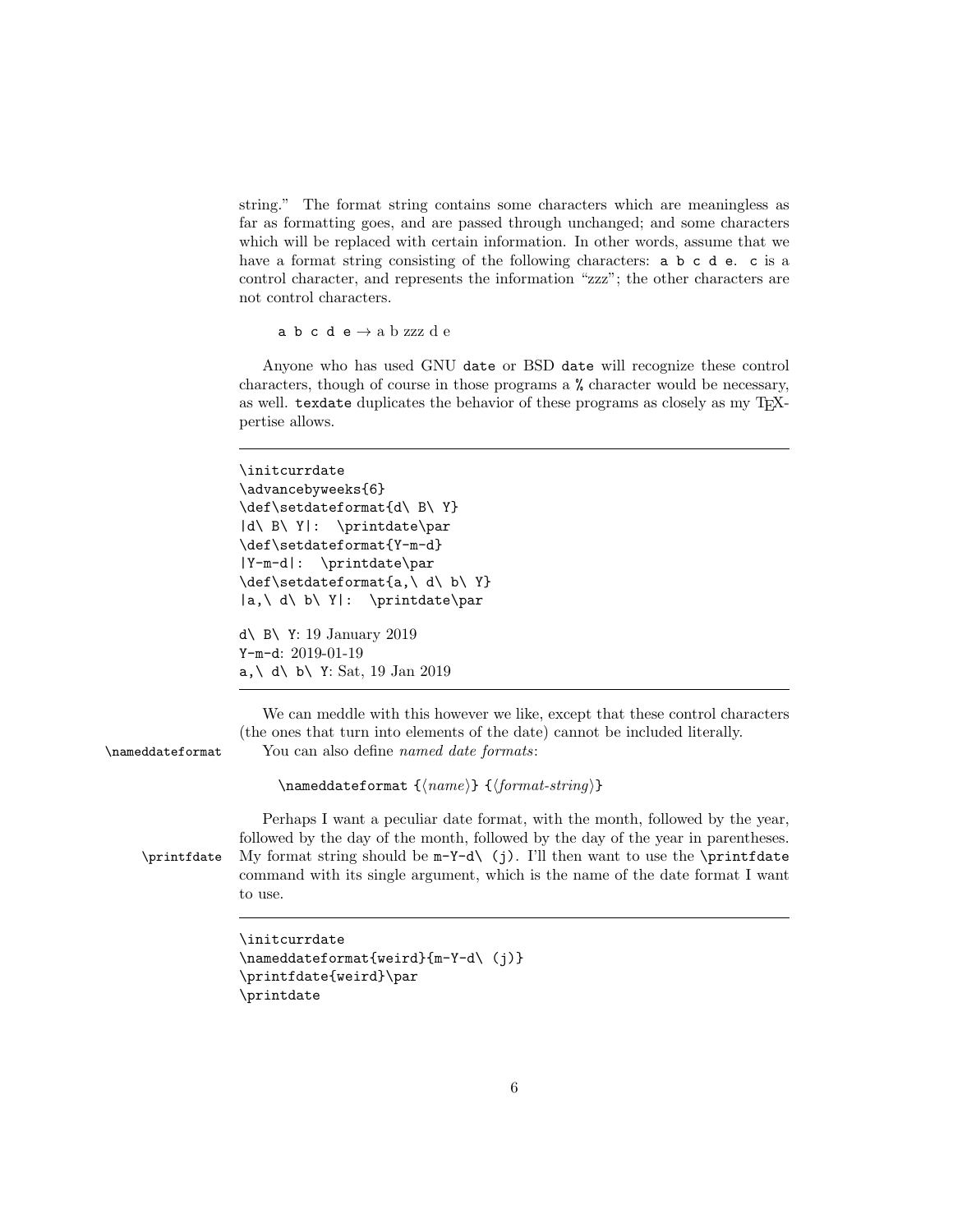12-2018-08 (342) Saturday (Sat), December (Dec) 08, 2018

It's worth nothing that all of the control characters also have a formatted print string that can be called by name. So one could duplicate the above weird date format the hard way, by using these each individually:

```
\initcurrdate
\printfdate{m}-\printfdate{Y}-\printfdate{d} (\printfdate{j})
```

```
12-2018-08 (342)
```
These seems a bit convoluted, but perhaps you want to wrap it in a macro?

#### 4.3 Number Format

Any command which will work on a T<sub>E</sub>X count register can be inserted into the \texdatenumformat \texdatenumformat command, which will be applied to all the numbers which texdate outputs. For example, if you are using the dozenal package:

```
\def\texdatenumformat#1{\dozens{#1}}
\initdate{2018}{12}{25}
\printfdate{ISOext}
```
1202-10-21

### 5 Manipulating Dates

texdate goes well beyond merely printing and setting dates; you can manipulate them in many ways. The original purpose of the package was to allow LAT<sub>EX</sub> to print calendar sheets and things of that nature without resorting to an external program, or loading some enormous package, so it needed the ability to move forward and backward by given increments. So we have that.

#### 5.1 Moving Dates Forward and Backward

\regressbyweeks \regressbymonths

You can advance the date by a certain number of days, weeks, or months. \advancebydays The macros are named, unsurprisingly, \advancebydays, \advancebyweeks, and \advancebyweeks \advancebymonths, each of which takes one argument, which is the number \advancebymonths of that unit you wish to advance the date by. The corresponding commands \regressbydays \regressbydays, \regressbyweeks, and \regressbymonths also exist.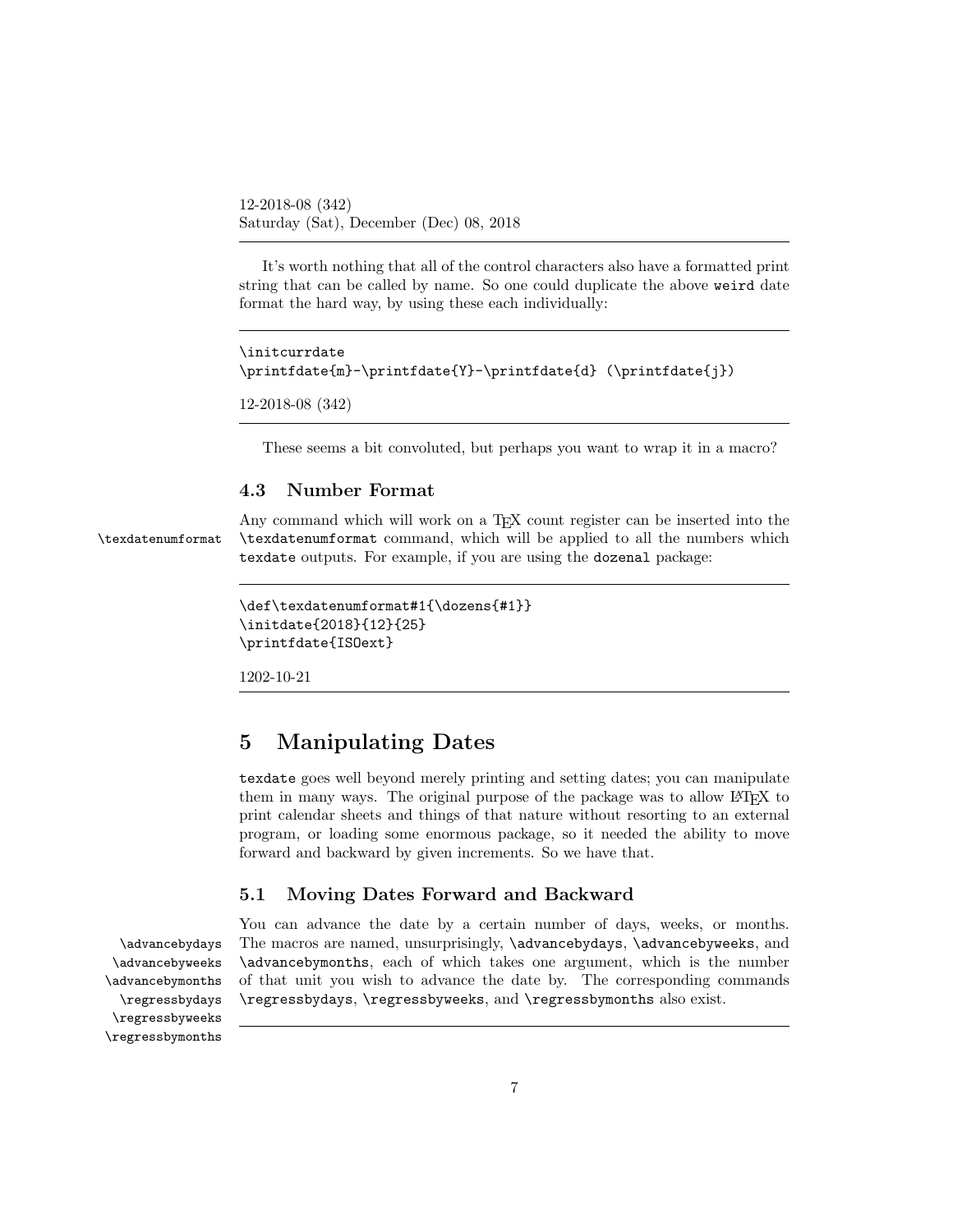```
\initcurrdate
Current date: \printdate\par
\advancebydays{8}
8 days later: \printdate\par
\advancebyweeks{4}
4 weeks later: \printdate\par
\advancebymonths{4}
4 months later: \printdate\par
\regressbydays{14}
14 days earlier: \printdate\par
\regressbyweeks{8}
8 weeks earlier: \printdate\par
\regressbymonths{2}
2 months earlier: \printdate\par
```

```
Current date: Saturday (Sat), December (Dec) 08, 2018
8 days later: Sunday (Sun), December (Dec) 16, 2018
4 weeks later: Sunday (Sun), January (Jan) 13, 2019
4 months later: Monday (Mon), May (May) 13, 2019
14 days earlier: Monday (Mon), April (Apr) 29, 2019
8 weeks earlier: Monday (Mon), March (Mar) 04, 2019
2 months earlier: Friday (Fri), January (Jan) 04, 2019
```
Note that **\advancebymonths** does not validate the date, so it's possible that you'll end up with something impossible, such as 31 September. It's best to watch the results of this one carefully.

Both the **\advancebys** and the **\regressbys** should be given positive numbers; negative numbers will just confuse them.

### 5.2 Saving and Restoring Dates

Sometimes you may wish to save a date, change the internal date, use that internal date for a while, then restore the old date. texdate makes it possible to save and use as many dates as you want (or, at any rate, as many as T<sub>E</sub>X will tolerate).

\savedate \savedate takes a single argument, the name you'd like to give your saved date. This can be anything that T<sub>E</sub>X allows in a control sequence; best to stick with normal, seven-bit ASCII letters. You then access the saved date with \restoredate \restoredate, which takes that same name as its argument.

\initcurrdate \printdate\par \savedate{current} \advancebyweeks{12} \printdate\par \savedate{advanced}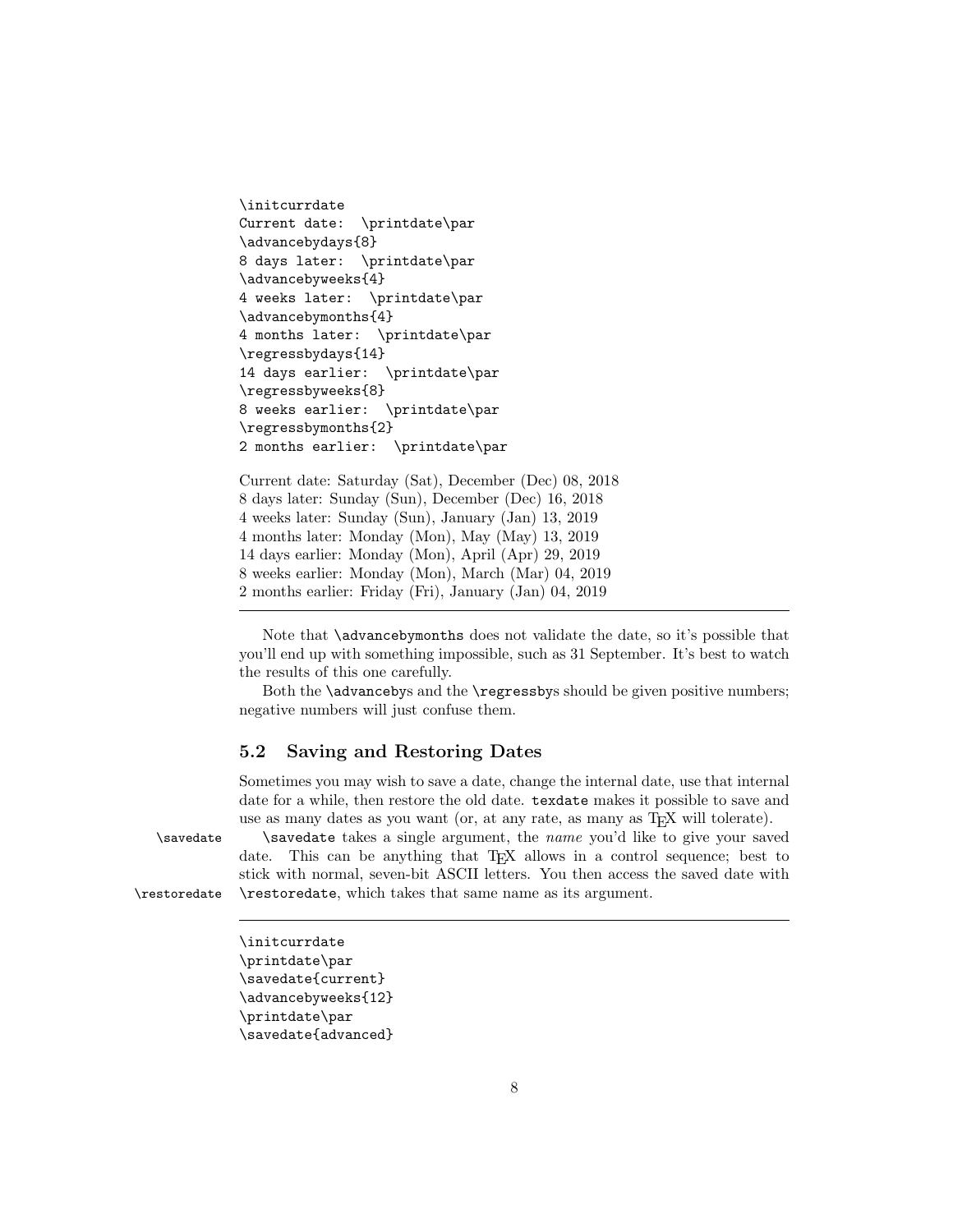```
\restoredate{current}
\printdate\par
\advancebydays{3}
\printdate\par
\restoredate{advanced}
\printdate\par
\restoredate{current}
\printdate\par
Saturday (Sat), December (Dec) 08, 2018
Saturday (Sat), March (Mar) 02, 2019
Saturday (Sat), December (Dec) 08, 2018
Tuesday (Tue), December (Dec) 11, 2018
Saturday (Sat), March (Mar) 02, 2019
Saturday (Sat), December (Dec) 08, 2018
```
You can also retrieve your saved date directly; rather than calling \restoredate, you can call \savedate<name>, without the angle brackets. That's the name that texdate uses internally, and calls with \restoredate to get your information back.

# 6 Convenience Macros

texdate offers a few macros for tasks which its author anticipates will likely be common. For example, to produce a small monthly calendar, consider using the \texdcal macro, which takes two arguments: the year and the month of the calendar you're seeking to create:

```
\begin{center}
\begin{tabular}{cc}
\texdcal{2018}{5} &
\texdcal{2018}{6} \\
\texdcal{2018}{8} &
\texdcal{2018}{9} \\
\end{tabular}
\end{center}
```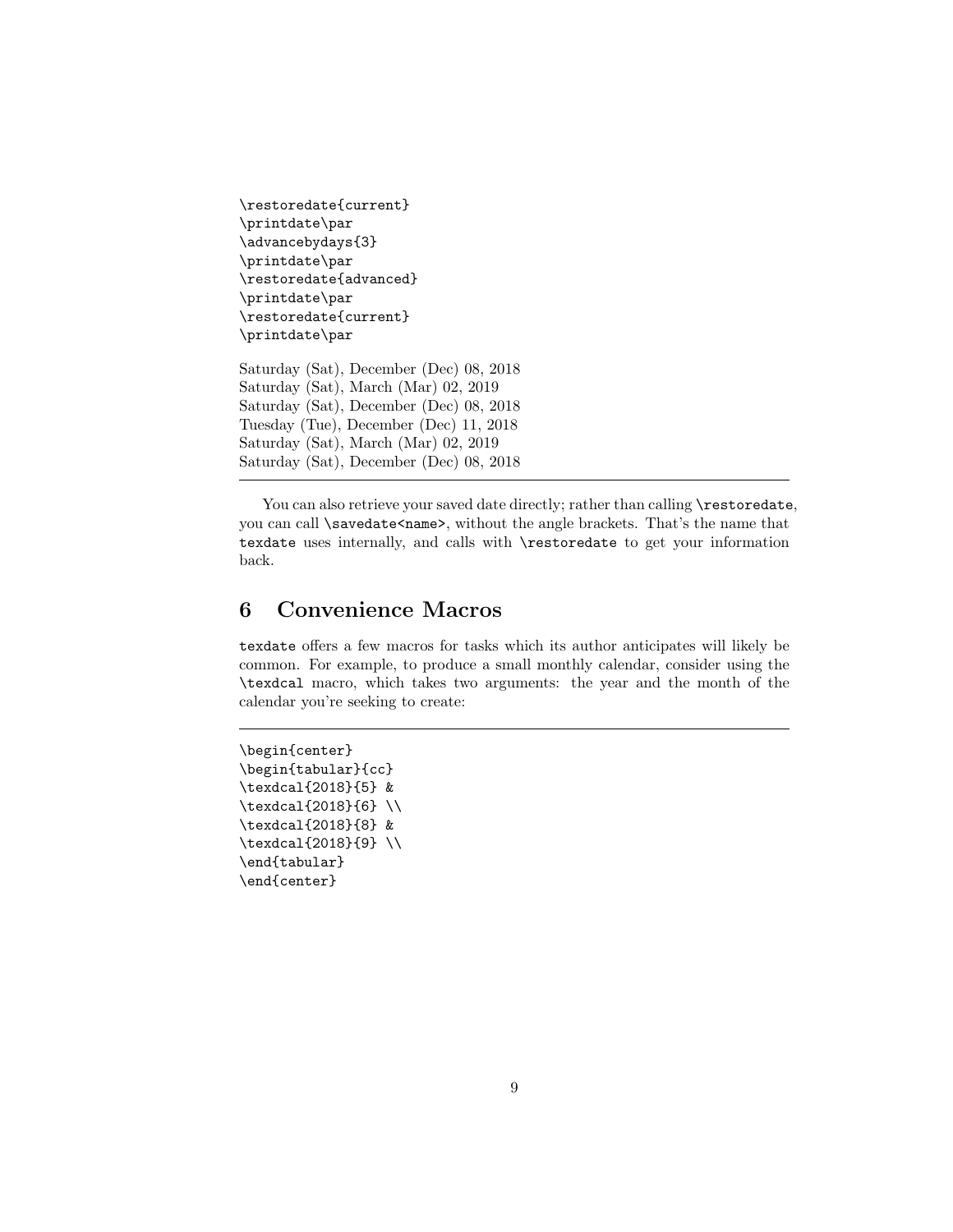|    |    |    | May 2018    |    |    |                | June 2018. |    |    |                |    |    |    |  |  |  |
|----|----|----|-------------|----|----|----------------|------------|----|----|----------------|----|----|----|--|--|--|
|    |    | 01 | 02          | 03 | 04 | 05             |            |    |    |                |    | 01 | 02 |  |  |  |
| 06 | 07 | 08 | 09          | 10 | 11 | 12             | 03         | 04 | 05 | 06             | 07 | 08 | 09 |  |  |  |
| 13 | 14 | 15 | 16          | 17 | 18 | 19             | 10         | 11 | 12 | 13             | 14 | 15 | 16 |  |  |  |
| 20 | 21 | 22 | 23          | 24 | 25 | 26             | 17         | 18 | 19 | 20             | 21 | 22 | 23 |  |  |  |
| 27 | 28 | 29 | 30          | 31 |    |                | 24         | 25 | 26 | 27             | 28 | 29 | 30 |  |  |  |
|    |    |    |             |    |    |                |            |    |    |                |    |    |    |  |  |  |
|    |    |    | August 2018 |    |    | September 2018 |            |    |    |                |    |    |    |  |  |  |
|    |    |    | 01          | 02 | 03 | 04             |            |    |    |                |    |    | 01 |  |  |  |
| 05 | 06 | 07 | 08          | 09 | 10 | 11             | 02         | 03 | 04 | 0 <sub>5</sub> | 06 | 07 | 08 |  |  |  |
| 12 | 13 | 14 | 15          | 16 | 17 | 18             | 09         | 10 | 11 | 12             | 13 | 14 | 15 |  |  |  |
| 19 | 20 | 21 | 22          | 23 | 24 | 25             | 16         | 17 | 18 | 19             | 20 | 21 | 22 |  |  |  |
| 26 | 27 | 28 | 29          | 30 | 31 |                | 23         | 24 | 25 | 26             | 27 | 28 | 29 |  |  |  |
|    |    |    |             |    |    |                | 30         |    |    |                |    |    |    |  |  |  |
|    |    |    |             |    |    |                |            |    |    |                |    |    |    |  |  |  |

Notice that \texdcal does the right thing when there a month goes into an extra week: it simply prints another week. It also correctly refuses to print the days of a week which do not belong to the requested month.

\texdcalyear \texdcalyear will produce one of these calendars for an entire year, in three columns; the year chosen is the argument given to the macro. Because the margins of the LATEX standard classes are much too large (or rather, the paper sizes are much too large; the text blocks are rather nicely proportioned), \texdcalyear prints this calendar in a small size, with very small space between columns.

> \footnotesize% \begin{center} \texdcalyear{2018} \end{center}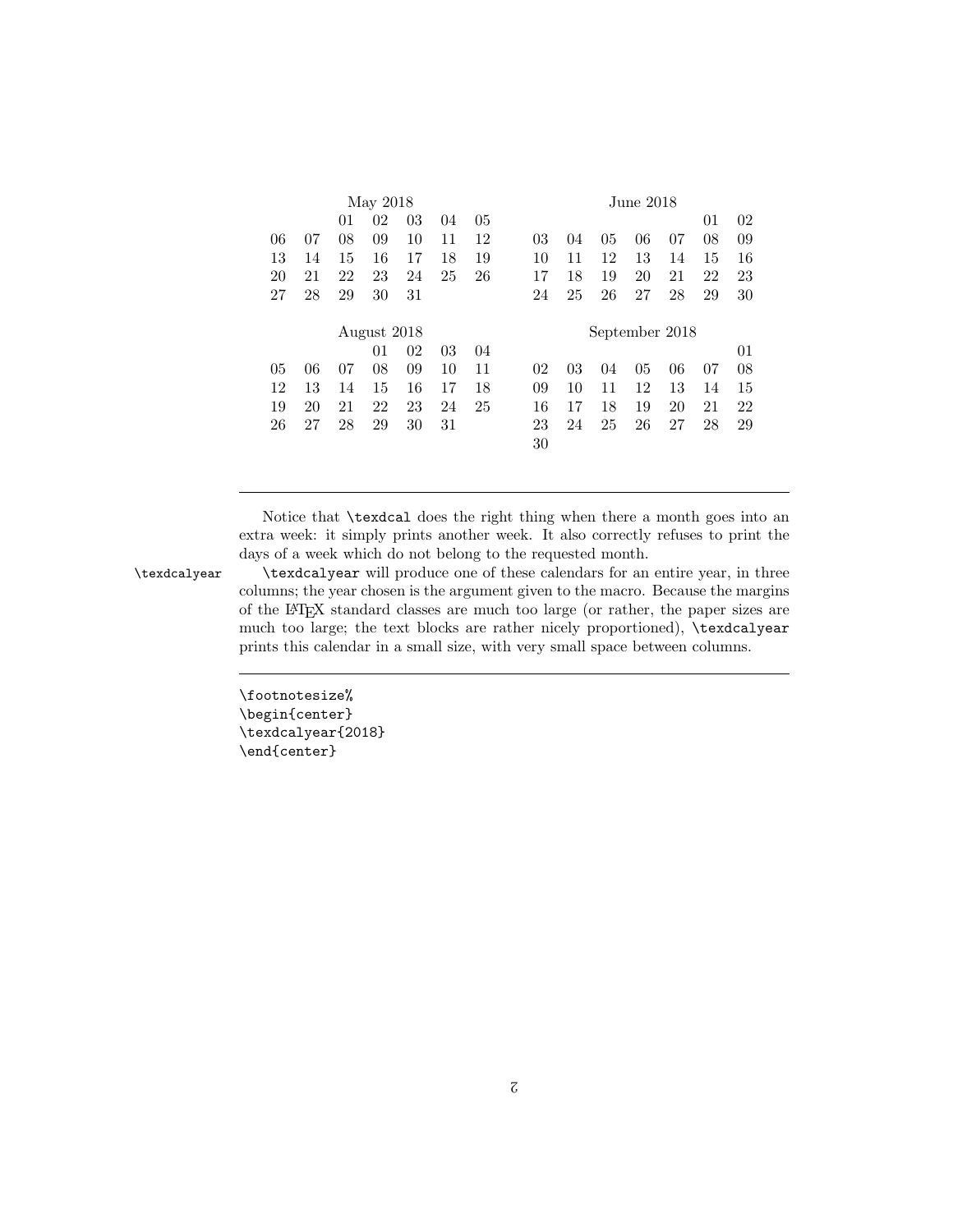| January 2018 |    |    |            |    |    |    |               | February 2018  |    |    |    |    |    |    |    |               | March 2018     |    |    | 03<br>10<br>17<br>24<br>31 |  |  |  |  |  |
|--------------|----|----|------------|----|----|----|---------------|----------------|----|----|----|----|----|----|----|---------------|----------------|----|----|----------------------------|--|--|--|--|--|
|              | 01 | 02 | 03         | 04 | 05 | 06 |               | 01<br>02<br>03 |    |    |    |    |    |    |    |               |                | 01 | 02 |                            |  |  |  |  |  |
| 07           | 08 | 09 | 10         | 11 | 12 | 13 | 04            | 05             | 06 | 07 | 08 | 09 | 10 | 04 | 05 | 06            | 07             | 08 | 09 |                            |  |  |  |  |  |
| 14           | 15 | 16 | 17         | 18 | 19 | 20 | 11            | 12             | 13 | 14 | 15 | 16 | 17 | 11 | 12 | 13            | 14             | 15 | 16 |                            |  |  |  |  |  |
| 21           | 22 | 23 | 24         | 25 | 26 | 27 | 18            | 19             | 20 | 21 | 22 | 23 | 24 | 18 | 19 | 20            | 21             | 22 | 23 |                            |  |  |  |  |  |
| 28           | 29 | 30 | 31         |    |    |    | 25            | 26             | 27 | 28 |    |    |    | 25 | 26 | 27            | 28             | 29 | 30 |                            |  |  |  |  |  |
|              |    |    |            |    |    |    |               |                |    |    |    |    |    |    |    |               |                |    |    |                            |  |  |  |  |  |
|              |    |    | April 2018 |    |    |    |               | May 2018       |    |    |    |    |    |    |    | June 2018     |                |    |    |                            |  |  |  |  |  |
| 01           | 02 | 03 | 04         | 05 | 06 | 07 |               |                | 01 | 02 | 03 | 04 | 05 |    |    |               |                |    | 01 | 02                         |  |  |  |  |  |
| 08           | 09 | 10 | 11         | 12 | 13 | 14 | 06            | 07             | 08 | 09 | 10 | 11 | 12 | 03 | 04 | 05            | 06             | 07 | 08 | 09                         |  |  |  |  |  |
| 15           | 16 | 17 | 18         | 19 | 20 | 21 | 13            | 14             | 15 | 16 | 17 | 18 | 19 | 10 | 11 | 12            | 13             | 14 | 15 | 16                         |  |  |  |  |  |
| 22           | 23 | 24 | 25         | 26 | 27 | 28 | 20            | 21             | 22 | 23 | 24 | 25 | 26 | 17 | 18 | 19            | 20             | 21 | 22 | 23                         |  |  |  |  |  |
| 29           | 30 |    |            |    |    |    | 27            | 28             | 29 | 30 | 31 |    |    | 24 | 25 | 26            | 27             | 28 | 29 | 30                         |  |  |  |  |  |
|              |    |    |            |    |    |    |               |                |    |    |    |    |    |    |    |               |                |    |    |                            |  |  |  |  |  |
|              |    |    | July 2018  |    |    |    |               | August 2018    |    |    |    |    |    |    |    |               | September 2018 |    |    | 01<br>08                   |  |  |  |  |  |
| 01           | 02 |    | 03 04      | 05 | 06 | 07 |               |                |    | 01 | 02 | 03 | 04 |    |    |               |                |    |    |                            |  |  |  |  |  |
| 08           | 09 | 10 | 11         | 12 | 13 | 14 | 05            | 06             | 07 | 08 | 09 | 10 | 11 | 02 | 03 | 04            | 05             | 06 | 07 |                            |  |  |  |  |  |
| 15           | 16 | 17 | 18         | 19 | 20 | 21 | 12            | 13             | 14 | 15 | 16 | 17 | 18 | 09 | 10 | 11            | 12             | 13 | 14 | 15                         |  |  |  |  |  |
| 22           | 23 | 24 | 25         | 26 | 27 | 28 | 19            | 20             | 21 | 22 | 23 | 24 | 25 | 16 | 17 | 18            | 19             | 20 | 21 | 22                         |  |  |  |  |  |
| 29           | 30 | 31 |            |    |    |    | 26            | 27             | 28 | 29 | 30 | 31 |    | 23 | 24 | 25            | 26             | 27 | 28 | 29                         |  |  |  |  |  |
|              |    |    |            |    |    |    |               |                |    |    |    |    |    | 30 |    |               |                |    |    |                            |  |  |  |  |  |
| October 2018 |    |    |            |    |    |    | November 2018 |                |    |    |    |    |    |    |    | December 2018 |                |    |    |                            |  |  |  |  |  |
|              | 01 | 02 | 03         | 04 | 05 | 06 |               |                |    |    | 01 | 02 | 03 |    |    |               |                |    |    | 01                         |  |  |  |  |  |
| 07           | 08 | 09 | 10         | 11 | 12 | 13 | 04            | 05             | 06 | 07 | 08 | 09 | 10 | 02 | 03 | 04            | 05             | 06 | 07 | 08                         |  |  |  |  |  |
| 14           | 15 | 16 | 17         | 18 | 19 | 20 | 11            | 12             | 13 | 14 | 15 | 16 | 17 | 09 | 10 | 11            | 12             | 13 | 14 | 15                         |  |  |  |  |  |
| 21           | 22 | 23 | 24         | 25 | 26 | 27 | 18            | 19             | 20 | 21 | 22 | 23 | 24 | 16 | 17 | 18            | 19             | 20 | 21 | 22                         |  |  |  |  |  |
| 28           | 29 | 30 | 31         |    |    |    | 25            | 26             | 27 | 28 | 29 | 30 |    | 23 | 24 | 25            | 26             | 27 | 28 | 29                         |  |  |  |  |  |
|              |    |    |            |    |    |    |               |                |    |    |    |    |    | 30 | 31 |               |                |    |    |                            |  |  |  |  |  |

Obviously, it uses \texdcal internally to do this, so the definition of \texdcalyear is much simpler than that of \texdcal.

Just as obviously, these yearly calendars could easily be formatted in many different ways; so many, in fact, that attempting to make the macros flexible enough for meaningful customization would be prohibitively difficult. More fruitful results can be obtained by reading the macros themselves (they are truly not very difficult) and customizing them oneself.

# 7 Language Specification

texdate does understand LATEX language specifications, using Heiko Oberdiek's iflang package, which should work for both babel and polyglossia. Built-in are only English (the default), Spanish, French, and German. However, it's pretty simple to customize the month name and weekday name strings by defining a few commands, so if you need a different language, you just need to redefine a few strings.

Each string begins with the prefix \texd@, then the English ordinal string for the order in which it comes, with January being the first month and Sunday being the first weekday; e.g., \texd@first. Then comes sh if it's an abbreviation; e.g., \texd@firstsh. Finally comes the string mon if it's a month, or name if it's a weekday name. Below is the complete list, for German.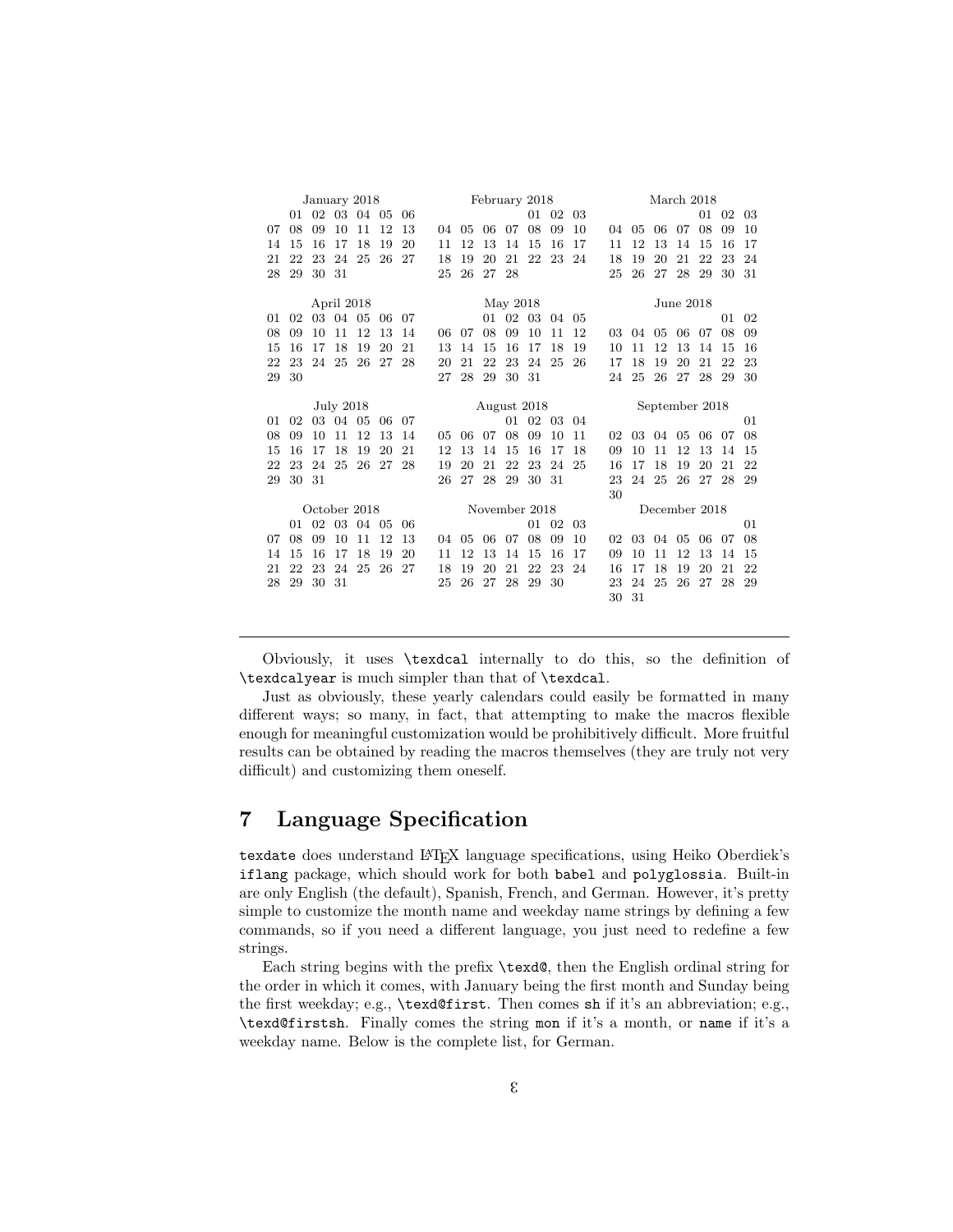\makeatletter \def\texd@firstmon{Januar} \def\texd@firstshmon{Jan} \def\texd@secondmon{Februar} \def\texd@secondshmon{Feb} \def\texd@thirdmon{März} \def\texd@thirdshmon{März} \def\texd@fourthmon{April} \def\texd@fourthshmon{Apr} \def\texd@fifthmon{Mai} \def\texd@fifthshmon{Mai} \def\texd@sixthmon{Juni} \def\texd@sixthshmon{Juni} \def\texd@seventhmon{Juli} \def\texd@seventhshmon{Juli} \def\texd@eighthmon{August} \def\texd@eighthshmon{Aug} \def\texd@ninthmon{September} \def\texd@ninthshmon{Sept} \def\texd@tenthmon{Oktober} \def\texd@tenthshmon{Okt} \def\texd@eleventhmon{November} \def\texd@eleventhshmon{Nov} \def\texd@twelfthmon{Dezember} \def\texd@twelfthshmon{Dez} \def\texd@firstdayname{Sonntag} \def\texd@firstdayshname{So} \def\texd@seconddayname{Montag} \def\texd@seconddayshname{Mo} \def\texd@thirddayname{Dienstag} \def\texd@thirddayshname{Di} \def\texd@fourthdayname{Mittwoch} \def\texd@fourthdayshname{Mi} \def\texd@fifthdayname{Donnerstag} \def\texd@fifthdayshname{Do} \def\texd@sixthdayname{Freitag} \def\texd@sixthdayshname{Fr} \def\texd@seventhdayname{Samstag} \def\texd@seventhdayshname{Sa} \makeatother

Doing something like this for your desired language, after you've loaded texdate, will localize all the strings involved.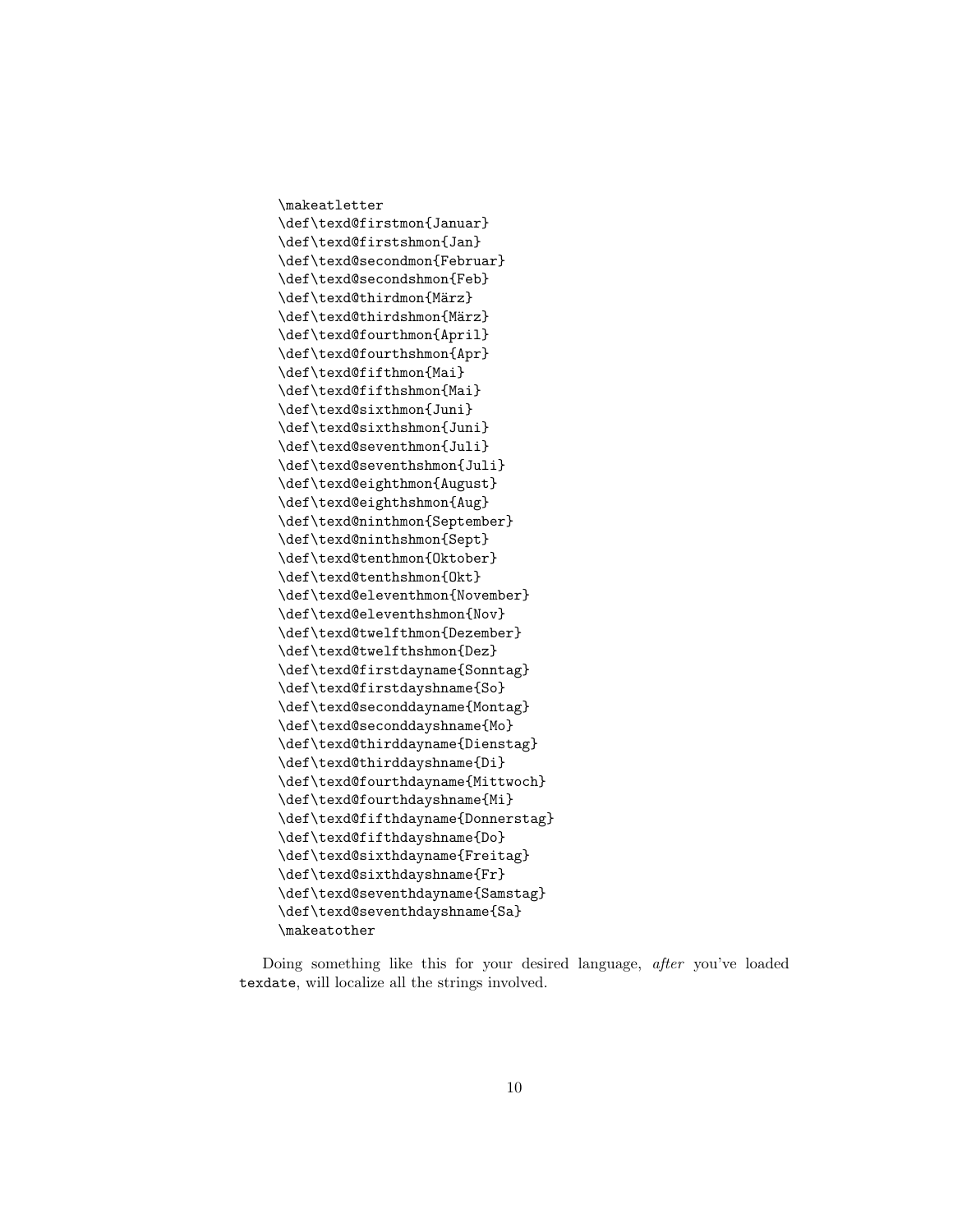### 8 Plain T<sub>E</sub>X Usage

I was asked recently, quite unexpectedly, whether texdate could be used with plain TEX. My initial thought was an obvious "yes," since it's implemented entirely with TEX primitives; however, the matter wasn't quite that simple. The package file does use some LATEX-specific macros, all related to the packaging itself; and it uses a padcount macro which doesn't work with plain T<sub>E</sub>X. Also, according to  $\Delta F$ <sub>E</sub>X convention, it uses  $\mathcal Q$  as a letter in control sequences willy-nilly, and T<sub>E</sub>X balks at such craziness. Finally, a small change in the code (due to deep T<sub>E</sub>X magic involving \outer that is best left unspoken) needed to be made. This done, however, the package *can* (mostly) be used in plain T<sub>E</sub>X. Here's how.

The following must be included in your document in order to prevent T<sub>E</sub>X from choking on our LATEX packaging macros:

```
\def\NeedsTeXFormat#1[#2]{}
\def\ProvidesPackage#1[#2]{}
\def\RequirePackage#1{}
\def\AtBeginDocument#1{}
```
This simply defines these macros to do nothing, which is how TEX prefers packaging macros to work. Then, you need to tell TEX that  $@$  can, in fact, be part of the name of a control sequence:

```
\catcode'@=11
```
This, again, is some deep TEX magic best left undiscussed for the benefit of those not interested. There's plenty of information around if you really want it. Finally, we need to input the packages that texdate needs, and tell T<sub>E</sub>X not to use the padcount macro that it doesn't like, by redefining it to simply spit out its own parameter:

```
\input modulus.sty
\input padcount.sty
\input texdate.sty
\def\padnum#1{#1}
```
These things done, texdate will work almost entirely with plain TEX, except that (obviously) the padding options won't have any effect. So, if plain TEX is your preference, go for it.

### 9 Implementation

```
1 \RequirePackage{modulus}%
```

```
2 \RequirePackage{padcount}%
```

```
3 \RequirePackage{iflang}%
```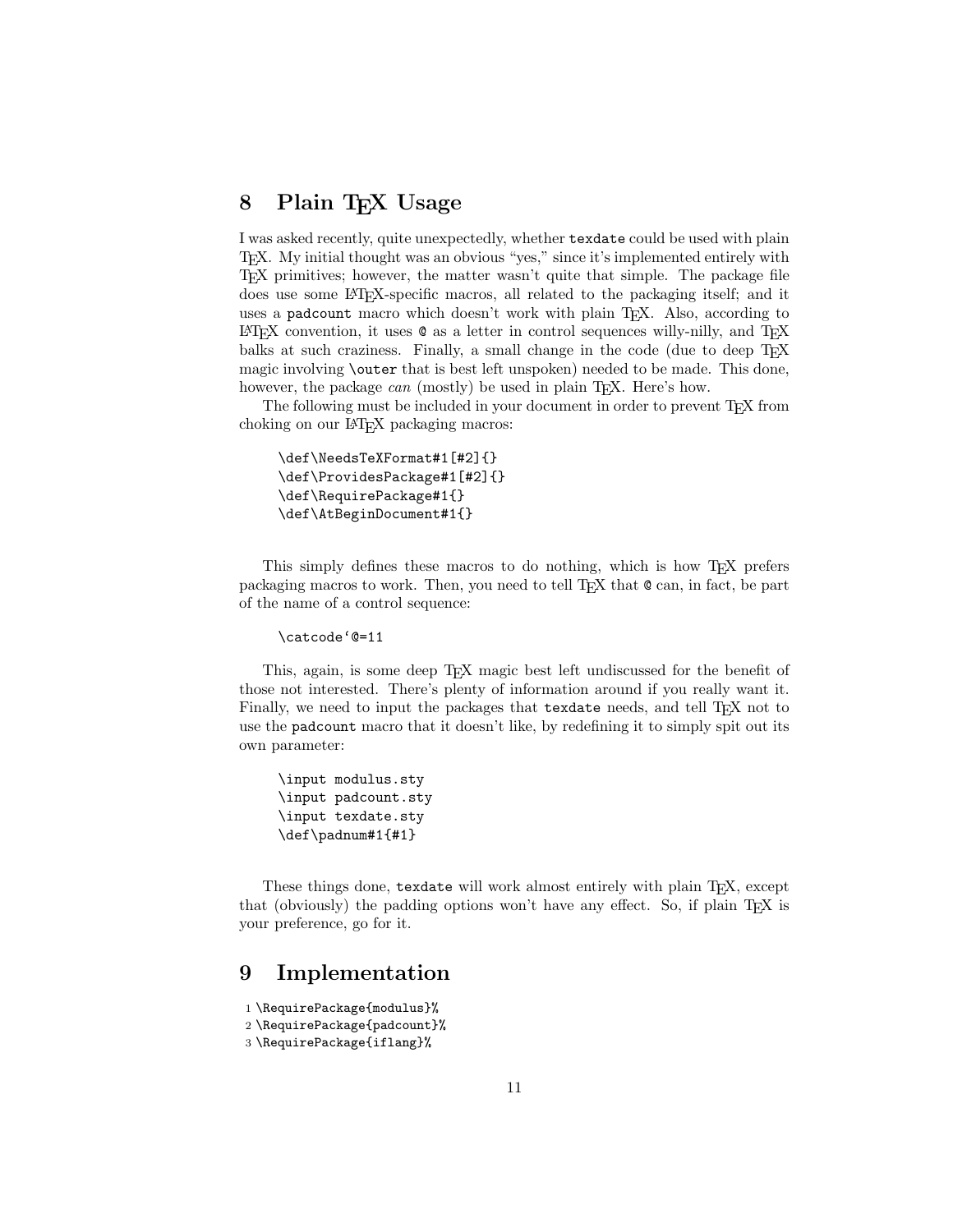```
4 \newcount\texd@loopi\texd@loopi=0%
5 \newcount\texd@mon\texd@mon=0%
6 \newcount\texd@dow\texd@dow=0%
7 \newcount\texd@dom\texd@dom=0%
8 \newcount\texd@yr\texd@yr=\year%
9 \newcount\texd@rdom\texd@rdom=\texd@dom\advance\texd@rdom by1%
10 \newcount\texd@rmon%
11 %% taken from dayofweek.tex, by Martin Minow of DEC;
12 %% included in TeXLive
13 \newcount\texd@dow% Gets day of the week
14 \newcount\texd@leap% Leap year fingaler
15 \newcount\texd@x% Temp register
16 \newcount\texd@y% Another temp register
17 \def\texd@nextdow#1#2#3{%
18 \global\texd@leap=#2%
19 \global\advance\texd@leap by-14%
20 \global\divide\texd@leap by12%
21 \global\advance\texd@leap by#3%
22 \global\texd@dow=#2%
23 \global\advance\texd@dow by10%
24 \global\texd@y=\texd@dow%
25 \global\divide\texd@y by13%
26 \global\multiply\texd@y by12%
27 \global\advance\texd@dow by-\texd@y%
28 \global\multiply\texd@dow by13%
29 \global\advance\texd@dow by-1%
30 \global\divide\texd@dow by5%
31 \global\advance\texd@dow by#1%
32 \global\advance\texd@dow by77%
33 \global\texd@x=\texd@leap%
34 \global\texd@y=\texd@x%
35 \global\divide\texd@y by100%
36 \global\multiply\texd@y by100%
37 \global\advance\texd@x by-\texd@y%
38 \global\multiply\texd@x by5%
39 \global\divide\texd@x by4%
40 \global\advance\texd@dow by\texd@x%
41 \global\texd@x=\texd@leap%
42 \global\divide\texd@x by400%
43 \global\advance\texd@dow by\texd@x%
44 \global\texd@x=\texd@leap%
45 \global\divide\texd@x by100%
46 \global\multiply\texd@x by2%
47 \global\advance\texd@dow by-\texd@x%
48 \global\texd@x=\texd@dow%
49 \global\divide\texd@x by7%
50 \global\multiply\texd@x by7%
51 \global\advance\texd@dow by-\texd@x%
52 }
53 %% end taken from dayofweek.tex, by Martin Minow of DEC;
```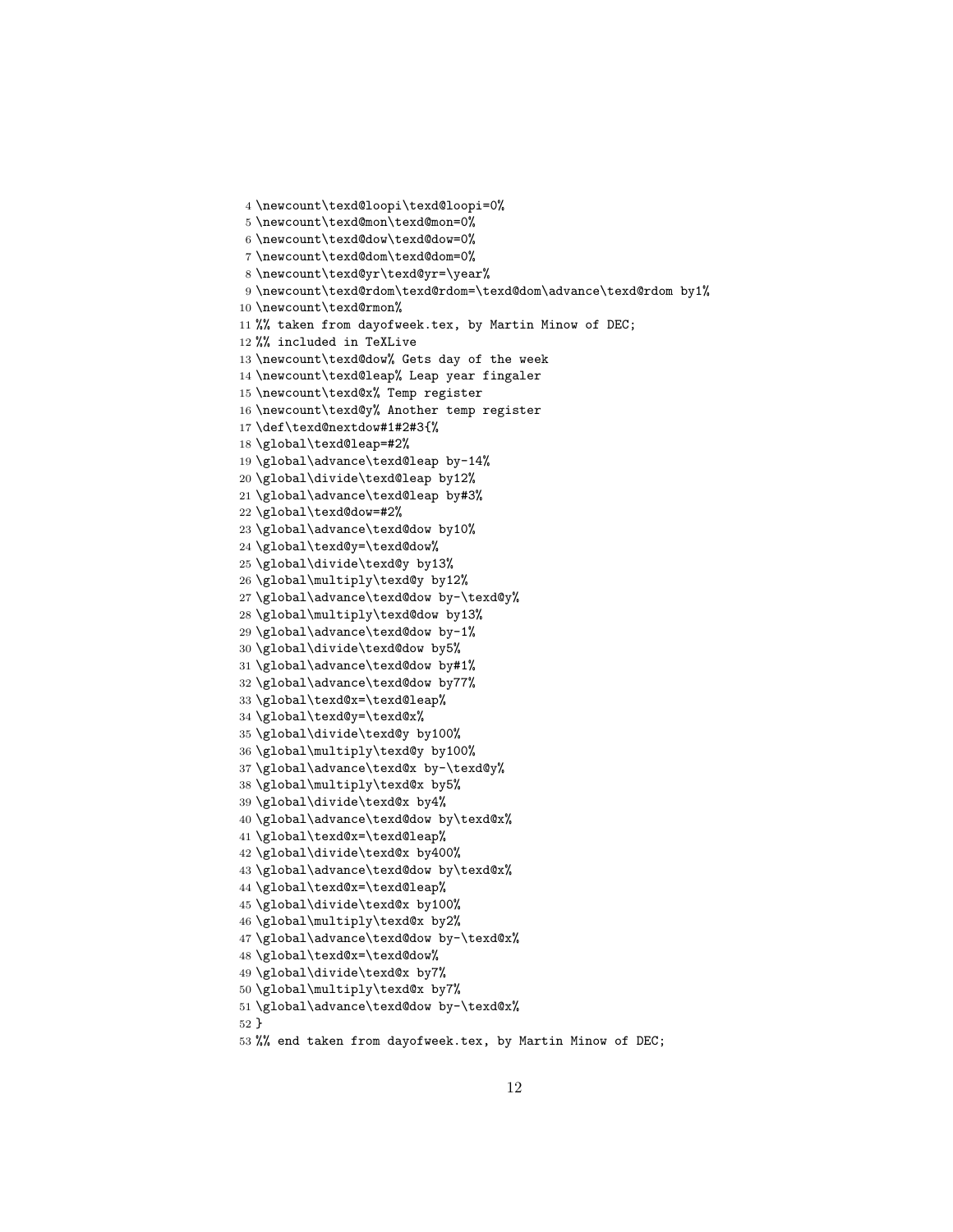```
54 %% included in TeXLive
55 \def\texd@leapyear{%
56 }%
57 \def\texd@downame{%
58 \ifcase\texd@dow
59 \texd@firstdayname%
60 \or%
61 \texd@seconddayname%
62 \text{ or\%}63 \texd@thirddayname%
64 \text{ or\%}65 \texd@fourthdayname%
66 \or%
67 \texd@fifthdayname%
68 \or%
69 \texd@sixthdayname%
70 \or%
71 \texd@seventhdayname%
72 \fi%
73 }%
74 \def\texd@shdowname{%
75 \ifcase\texd@dow
76 \texd@firstdayshname%
77 \or%
78 \texd@seconddayshname%
79 \or%
80 \texd@thirddayshname%
81 \or%
82 \texd@fourthdayshname%
83 \or%
84 \texd@fifthdayshname%
85 \or%
86 \texd@sixthdayshname%
87 \text{ or\%}88 \texd@seventhdayshname%
89 \fi%
90 }%
91 \def\texd@nextmonth{%
 92 \ifnum\texd@mon<11\global\advance\texd@mon by1\fi%
93 \ifnum\texd@mon=11\global\texd@mon=0\fi%
94 }%
95 \def\texd@lastmonth{%
 96 \ifnum\texd@mon=0%
97\global\texd@mon=11%
98 \global\advance\texd@yr by-1%
99 \fi%
100 \ifnum\texd@mon>0\global\advance\texd@mon by-1\fi%
101 }%
102 \def\texd@nextdate{%
103 \ifnum\texd@mon=11%
```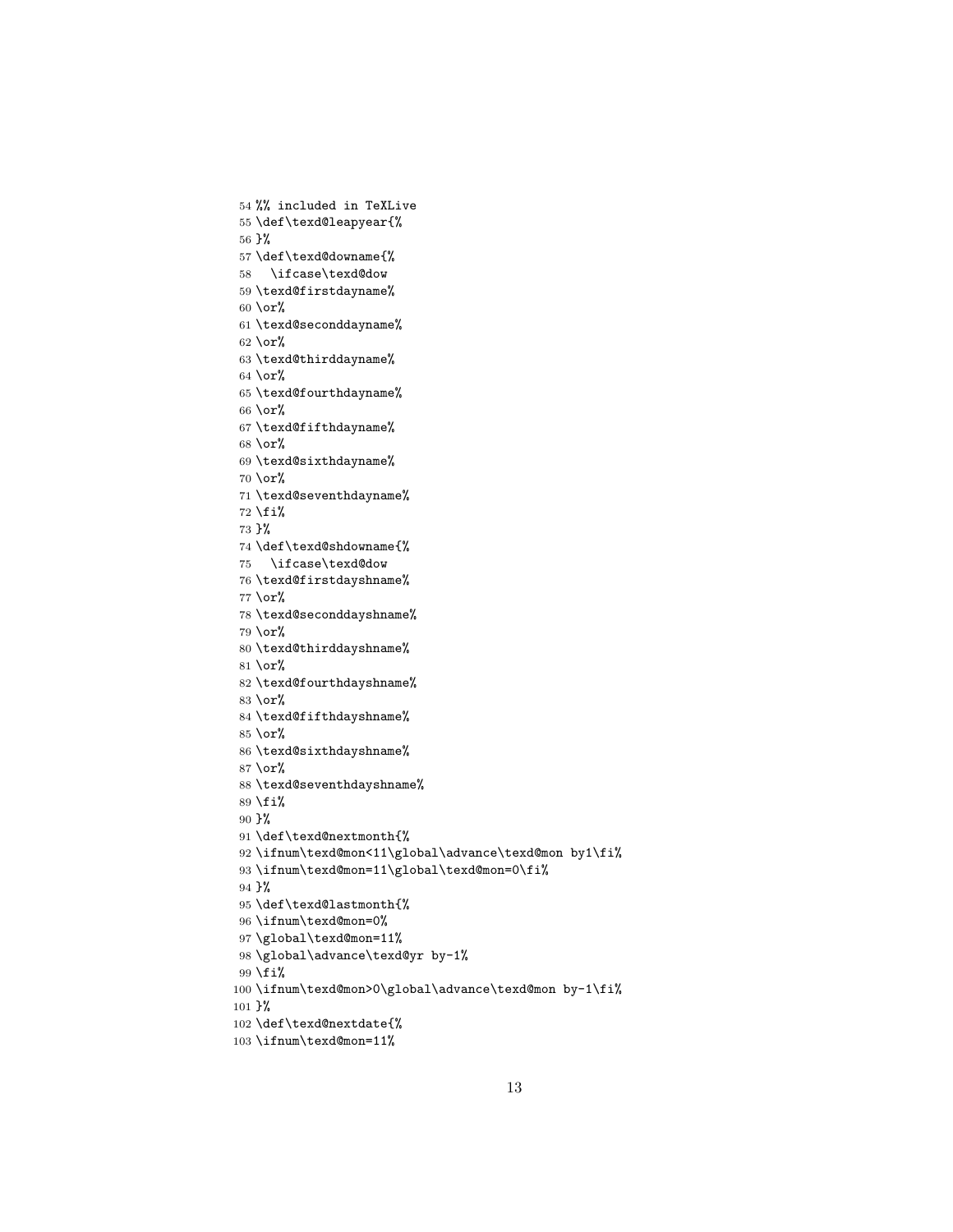```
104 \ifnum\texd@dom=30%
105 \global\advance\texd@yr by1%
106 \global\texd@mon=0%
107 \global\texd@dom=0%
108 \fi%
109 \ifnum\texd@dom<30%
110 \global\advance\texd@dom by1%
111 \overline{\}i%
112 \else\ifnum\texd@mon=10%
113 \ifnum\texd@dom=29%
114 \global\advance\texd@mon by1%%
115 \global\texd@dom=0%
116 \fi%
117 \ifnum\texd@dom<29%
118 \global\advance\texd@dom by1%
119 \fi%
120 \else\ifnum\texd@mon=9%
121 \ifnum\texd@dom=30%
122 \global\advance\texd@mon by1%%
123 \global\texd@dom=0%
124 \fi%
125 \ifnum\texd@dom<30%
126 \global\advance\texd@dom by1%
127 \fi%
128 \else\ifnum\texd@mon=8%
129 \ifnum\texd@dom=29%
130 \global\advance\texd@mon by1%%
131 \global\texd@dom=0%
132 \fi%
133 \ifnum\texd@dom<29%
134 \global\advance\texd@dom by1%
135 \fi%
136 \else\ifnum\texd@mon=7%
137 \ifnum\texd@dom=30%
138 \global\advance\texd@mon by1%%
139 \global\texd@dom=0%
140 \text{Li%}141 \ifnum\texd@dom<30%
142 \global\advance\texd@dom by1%
143 \fi%
144 \else\ifnum\texd@mon=6%
145 \ifnum\texd@dom=30%
146 \global\advance\texd@mon by1%%
147 \global\texd@dom=0%
148 \fi%
149 \ifnum\texd@dom<30%
150 \global\advance\texd@dom by1%
151 \text{ t}152 \else\ifnum\texd@mon=5%
```

```
153 \ifnum\texd@dom=29%
```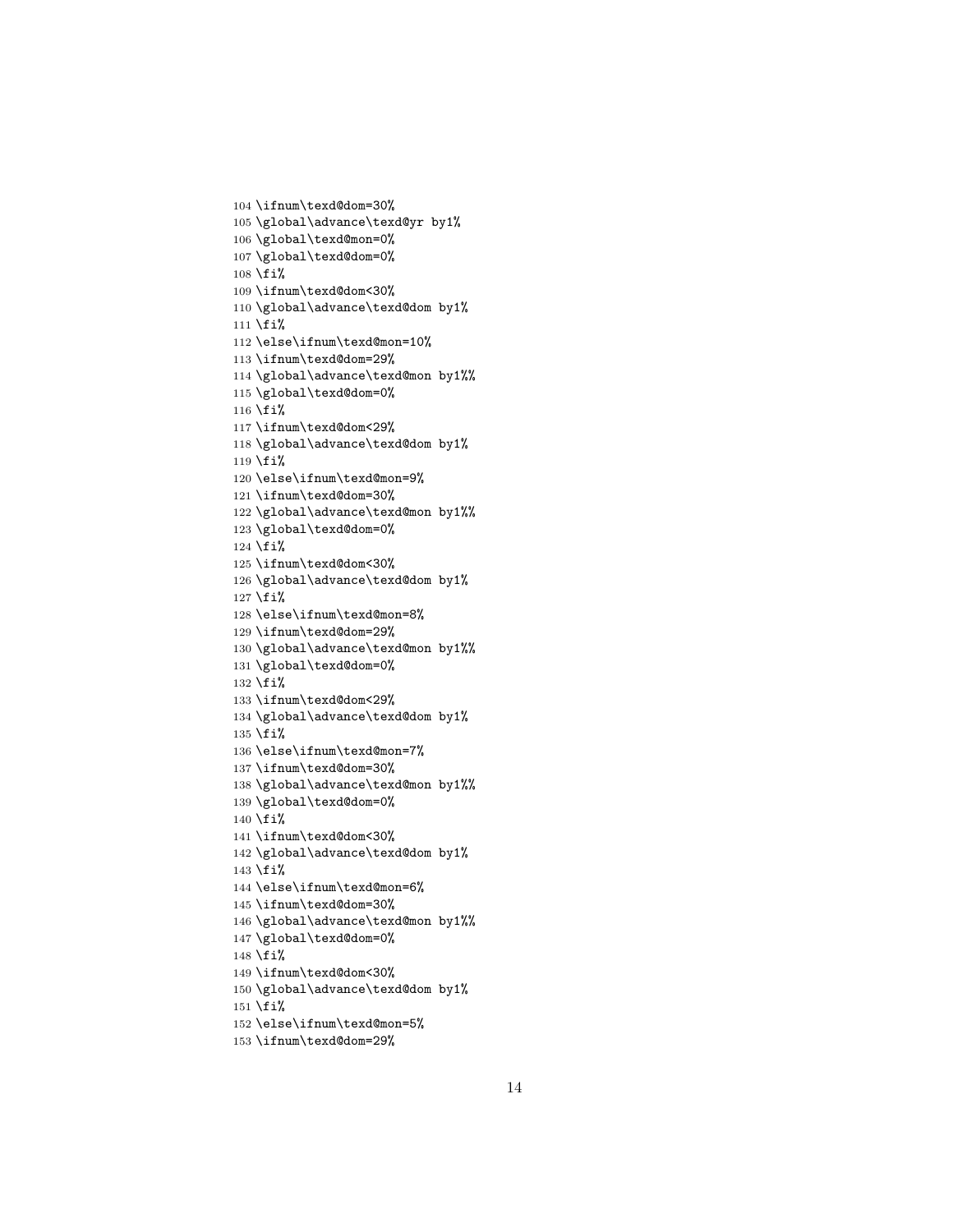```
154 \global\advance\texd@mon by1%%
155 \global\texd@dom=0%
156 \fi%
157 \ifnum\texd@dom<29%
158 \global\advance\texd@dom by1%
159 \fi%
160 \else\ifnum\texd@mon=4%
161 \ifnum\texd@dom=30%
162 \global\advance\texd@mon by1%%
163 \global\texd@dom=0%
164 \fi%
165 \ifnum\texd@dom<30%
166 \global\advance\texd@dom by1%
167 \fi%
168 \else\ifnum\texd@mon=3%
169 \ifnum\texd@dom=29%
170 \global\advance\texd@mon by1%%
171 \global\texd@dom=0%
172 \fi%
173 \ifnum\texd@dom<29%
174 \global\advance\texd@dom by1%
175 \fi%
176 \else\ifnum\texd@mon=2%
177 \ifnum\texd@dom=30%
178 \global\advance\texd@mon by1%%
179 \global\texd@dom=0%
180 \overline{180}181 \ifnum\texd@dom<30%
182 \global\advance\texd@dom by1%
183 \fi%
184 \else\ifnum\texd@mon=1%
185 \ifnum\texd@leapyear=0%
186 \ifnum\texd@dom=27%
187 \global\advance\texd@mon by1%
188 \global\texd@dom=0%
189 \fi
190 \ifnum\texd@dom<27%
191 \global\advance\texd@dom by1%
192 \text{ tif}193 \else\ifnum\texd@leapyear=1%
194 \ifnum\texd@dom=28%
195 \global\advance\texd@mon by1%
196 \global\texd@dom=0%
197 \fi%
198 \ifnum\texd@dom<28%
199 \global\advance\texd@dom by1%
200 \text{ tif}201 \text{fi}202 \else\ifnum\texd@mon=0%
```

```
203 \ifnum\texd@dom=30%
```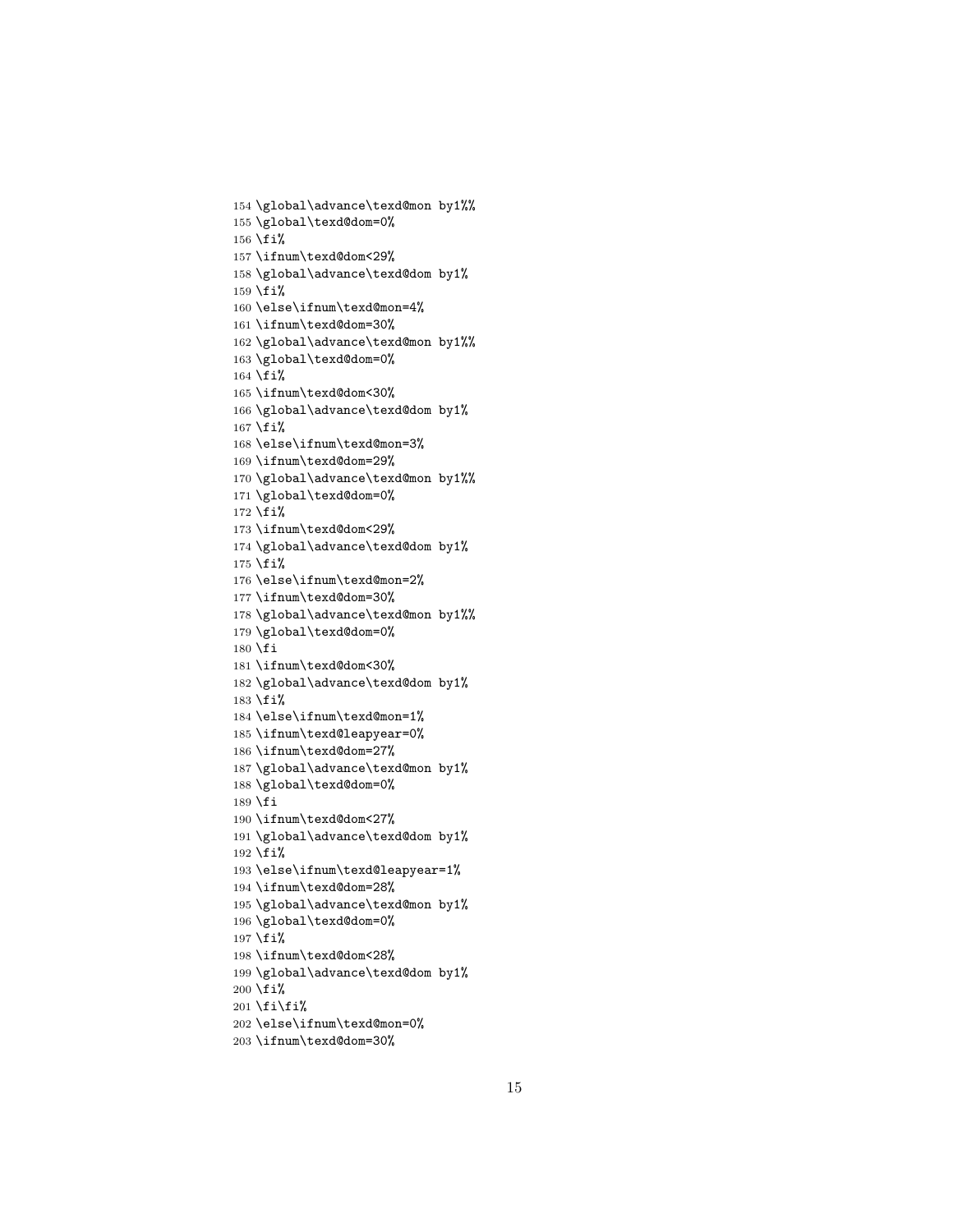```
204 \global\advance\texd@mon by1%%
205 \global\texd@dom=0%
206 \fi%
207 \ifnum\texd@dom<30%
208 \global\advance\texd@dom by1%
209 \fi%
210 \fi\fi\fi\fi\fi\fi\fi\fi\fi\fi\fi\fi%
211 \global\texd@rdom=\texd@dom\global\advance\texd@rdom by1%
212 \global\texd@rmon=\texd@mon\global\advance\texd@rmon by1%
213 \texd@setjnum%
214 \texd@nextdow{\the\texd@rdom}{\the\texd@rmon}{\the\texd@yr}%
215 }%
216 \def\texd@lastdate{%
217 \global\advance\texd@dom by-1%
218 \ifnum\texd@dom=0%
219 \global\advance\texd@mon by-1%
220 \ifnum\texd@mon=11%
221 \global\texd@dom=30%
222 \fi%
223 \ifnum\texd@mon=0%
224 \global\texd@mon=11%
225 \global\advance\texd@yr by-1%
226 \global\texd@dom=30%
227 \fi%
228 \ifnum\texd@mon=10%
229 \global\texd@dom=29%
230 \text{Yi}231 \ifnum\texd@mon=9%
232 \global\texd@dom=30%
233 \fi%
234 \ifnum\texd@mon=8%
235 \global\texd@dom=29%
236 \fi%
237 \ifnum\texd@mon=7%
238 \global\texd@dom=30%
239 \fi%
240 \ifnum\texd@mon=6%
241 \global\texd@dom=30%
242 \fi%
243 \ifnum\texd@mon=5%
244 \global\texd@dom=29%
245 \fi%
246 \ifnum\texd@mon=4%
247 \global\texd@dom=30%
248 \fi%
249 \ifnum\texd@mon=3%
250 \global\texd@dom=29%
251 \fi%
252 \ifnum\texd@mon=2%
253 \global\texd@dom=30%
```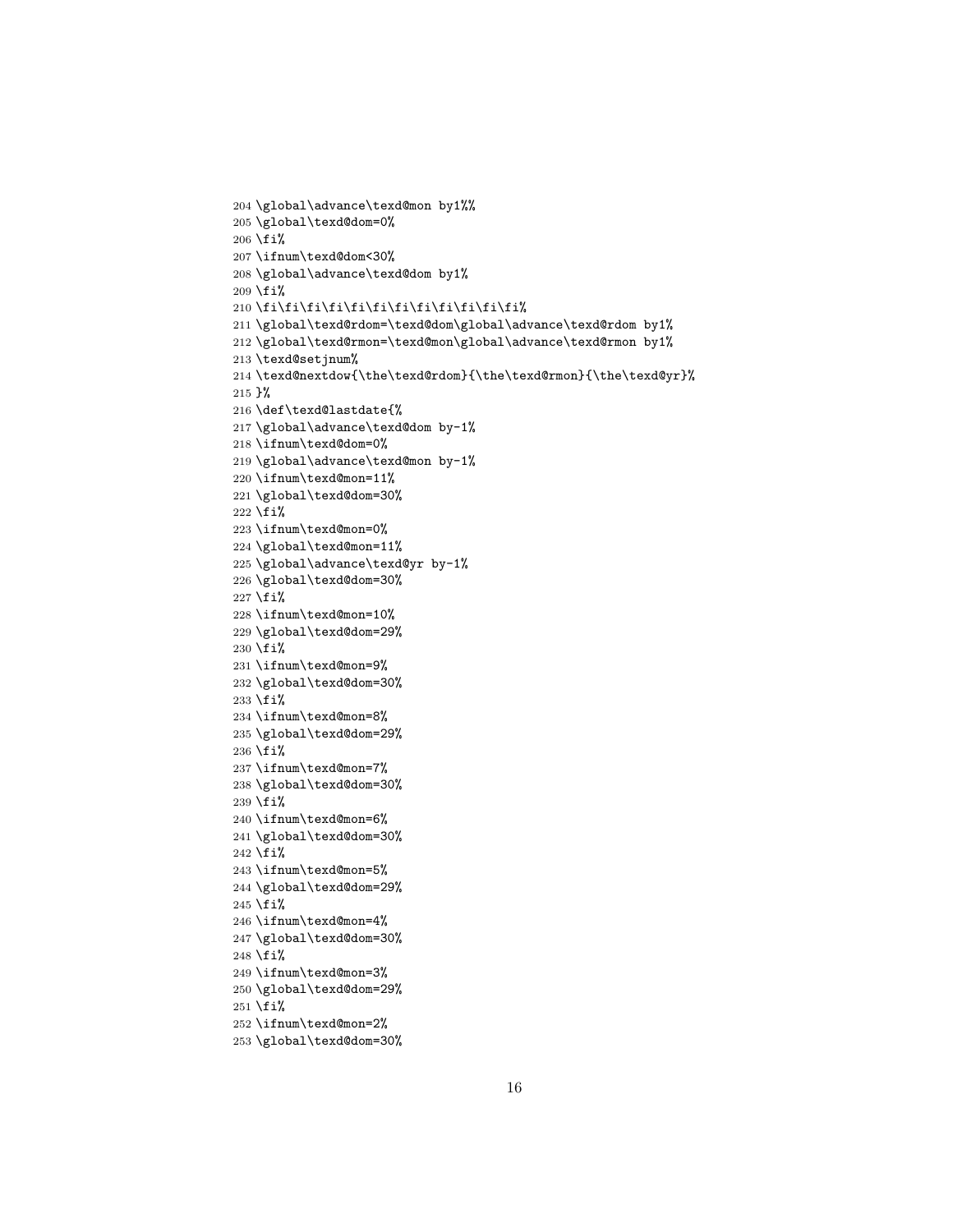```
254 \fi%
255 \ifnum\texd@mon=1%
256 \ifnum\texd@leapyear=0%
257 \global\texd@dom=27%
258 \else\ifnum\texd@leapyear=1%
259 \global\texd@dom=28%
260 \fi\fi%
261 \text{Li}%
262 \ifnum\texd@mon=0%
263 \global\texd@dom=30%
264 \fi%
265 \fi%
266 \global\texd@rdom=\texd@dom\global\advance\texd@rdom by1%
267 \global\texd@rmon=\texd@mon\global\advance\texd@rmon by1%
268 \texd@setjnum%
269 \texd@nextdow{\the\texd@rdom}{\the\texd@rmon}{\the\texd@yr}%
270 }%
271 \def\texd@setrdom{\global\texd@rdom=\texd@dom\global\advance\texd@rdom by1}%
272 \def\texd@setrmon{\global\texd@rmon=\texd@mon\global\advance\texd@rmon by1}%
```
We have to deal with leap years somehow. We have the counter \texd@leapyear, which is 0 if it's not a leap year and 1 if it is. Then we have **\texd@isleapyear**, which sets the counter appropriately.

```
273 \newcount\texd@leapyear\texd@leapyear=0%
274 \def\texd@isleapyear{%
275 \global\texd@leapyear=0%
276 \modulo{\texd@yr}{4}%
277 \ifnum\remainder=0%
278 \modulo{\texd@yr}{100}%
279 \ifnum\remainder=0%
280 \global\texd@leapyear=0%
281 \fi\ifnum\remainder>0%
282 \global\texd@leapyear=1%
283 \fi%
284 \fi%
285 }%
Print the month names.
286 \def\texd@monthname{%
287 \ifnum\texd@mon=0%
288 \texd@firstmon%
289 \fi%
290 \ifnum\texd@mon=1%
291 \texd@secondmon%
292 \fi%
293 \ifnum\texd@mon=2%
294 \texd@thirdmon%
295 \fi%
296 \ifnum\texd@mon=3%
297 \texd@fourthmon%
298 \fi%
```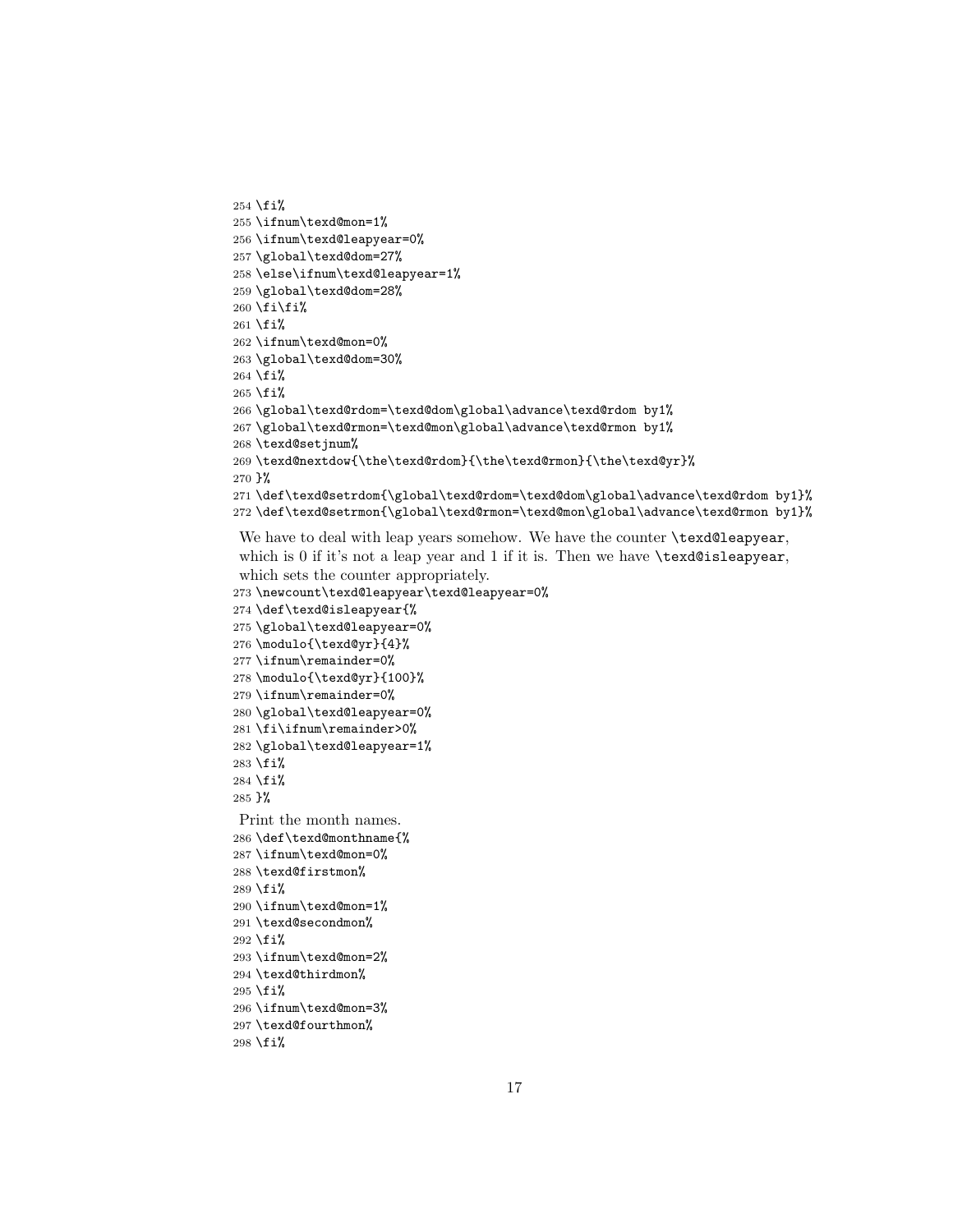```
299 \ifnum\texd@mon=4%
300 \texd@fifthmon%
301 \text{Si}%
302 \ifnum\texd@mon=5%
303 \texd@sixthmon%
304 \text{Li}%
305 \ifnum\texd@mon=6%
306 \texd@seventhmon%
307 \fi%
308 \ifnum\texd@mon=7%
309 \texd@eighthmon%
310 \text{ t}i\%311 \ifnum\texd@mon=8%
312 \texd@ninthmon%
313 \fi%
314 \ifnum\texd@mon=9%
315 \texd@tenthmon%
316 \fi%
317 \ifnum\texd@mon=10%
318 \texd@eleventhmon%
319 \fi%
320 \ifnum\texd@mon=11%
321 \texd@twelfthmon%
322 \fi%
323 }%
324 \def\texd@shmonthname{%
325 \ifnum\texd@mon=0%
326 \texd@firstshmon%
327 \fi%
328 \ifnum\texd@mon=1%
329 \texd@secondshmon%
330 \fi%
331 \ifnum\texd@mon=2%
332 \texd@thirdshmon%
333 \fi%
334 \ifnum\texd@mon=3%
335 \texd@fourthshmon%
336 \fi%
337 \ifnum\texd@mon=4%
338 \texd@fifthshmon%
339 \fi%
340 \ifnum\texd@mon=5%
341 \texd@sixthshmon%
342 \fi%
343 \ifnum\texd@mon=6%
344 \texd@seventhshmon%
345 \fi%
346 \ifnum\texd@mon=7%
347 \texd@eighthshmon%
348 \fi%
```
####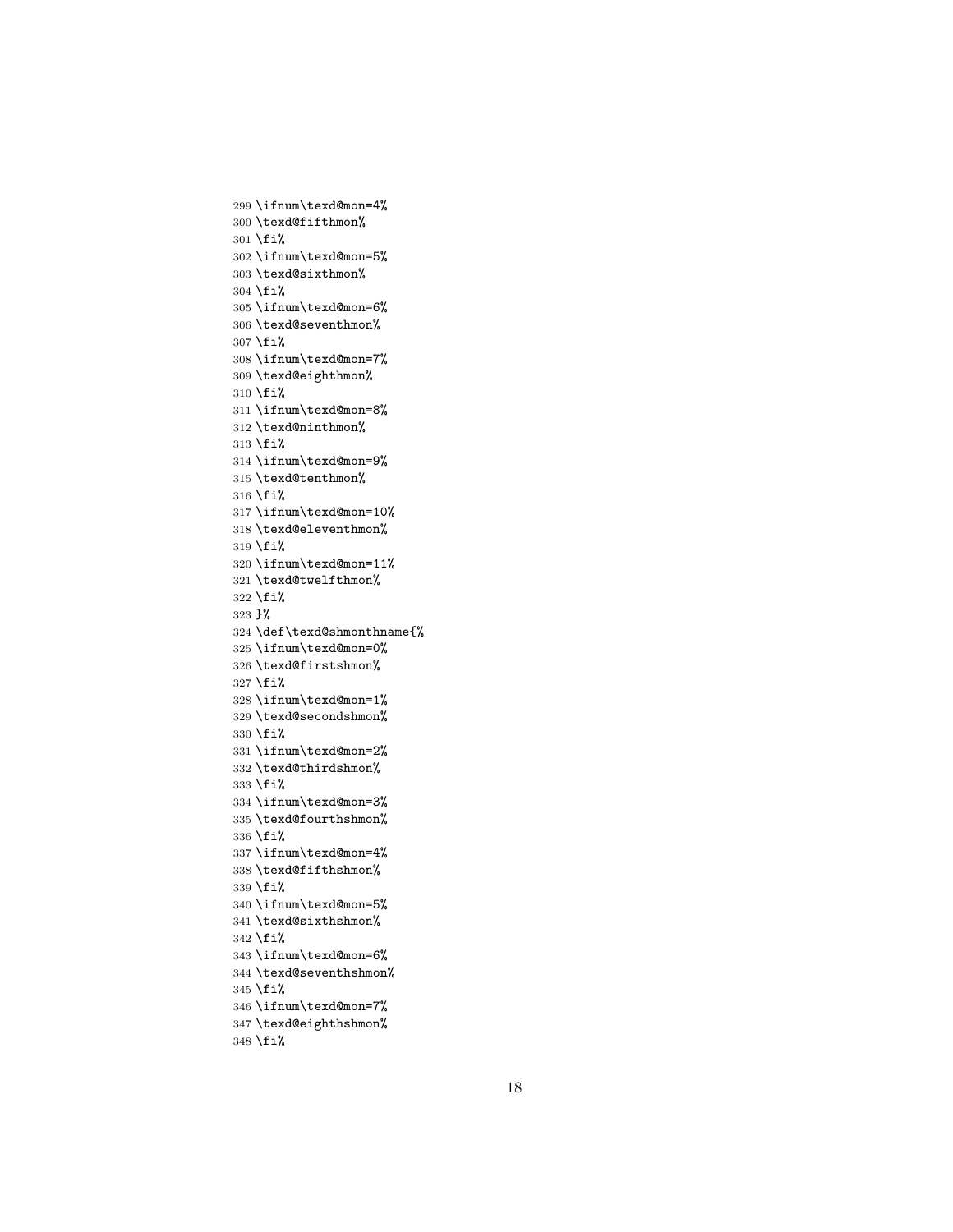```
349 \ifnum\texd@mon=8%
350 \texd@ninthshmon%
351 \fi%
352 \ifnum\texd@mon=9%
353 \texd@tenthshmon%
354 \fi%
355 \ifnum\texd@mon=10%
356 \texd@eleventhshmon%
357 \fi%
358 \ifnum\texd@mon=11%
359 \texd@twelfthshmon%
360 \fi%
361 }%
```
Here we define the **\advancebys**, so that you can add move the internal date forward by a given number of units. Does not print the date.

```
362 \def\advancebydays#1{%
363 \texd@loopi=0%
364 \loop%
365 \ifnum\texd@loopi<#1%
366 \texd@nextdate%
367 \advance\texd@loopi by1%
368 \repeat%
369 }%
370 \def\regressbydays#1{%
371 \texd@loopi=0%
372 \loop%
373 \ifnum\texd@loopi<#1%
374 \texd@lastdate%
375 \advance\texd@loopi by1%
376 \repeat%
377 }%
378 \newcount\texd@loopj%
379 \def\advancebyweeks#1{%
380 \texd@loopi=0%
381 \texd@loopj=#1%
382 \multiply\texd@loopj by7%
383 \loop%
384 \ifnum\texd@loopi<\texd@loopj%
385 \texd@nextdate%
386 \advance\texd@loopi by1%
387 \repeat%
388 }%
389 \def\regressbyweeks#1{%
390 \texd@loopi=0%
391 \texd@loopj=#1%
392 \multiply\texd@loopj by7%
393 \loop%
394 \ifnum\texd@loopi<\texd@loopj%
395 \texd@lastdate%
```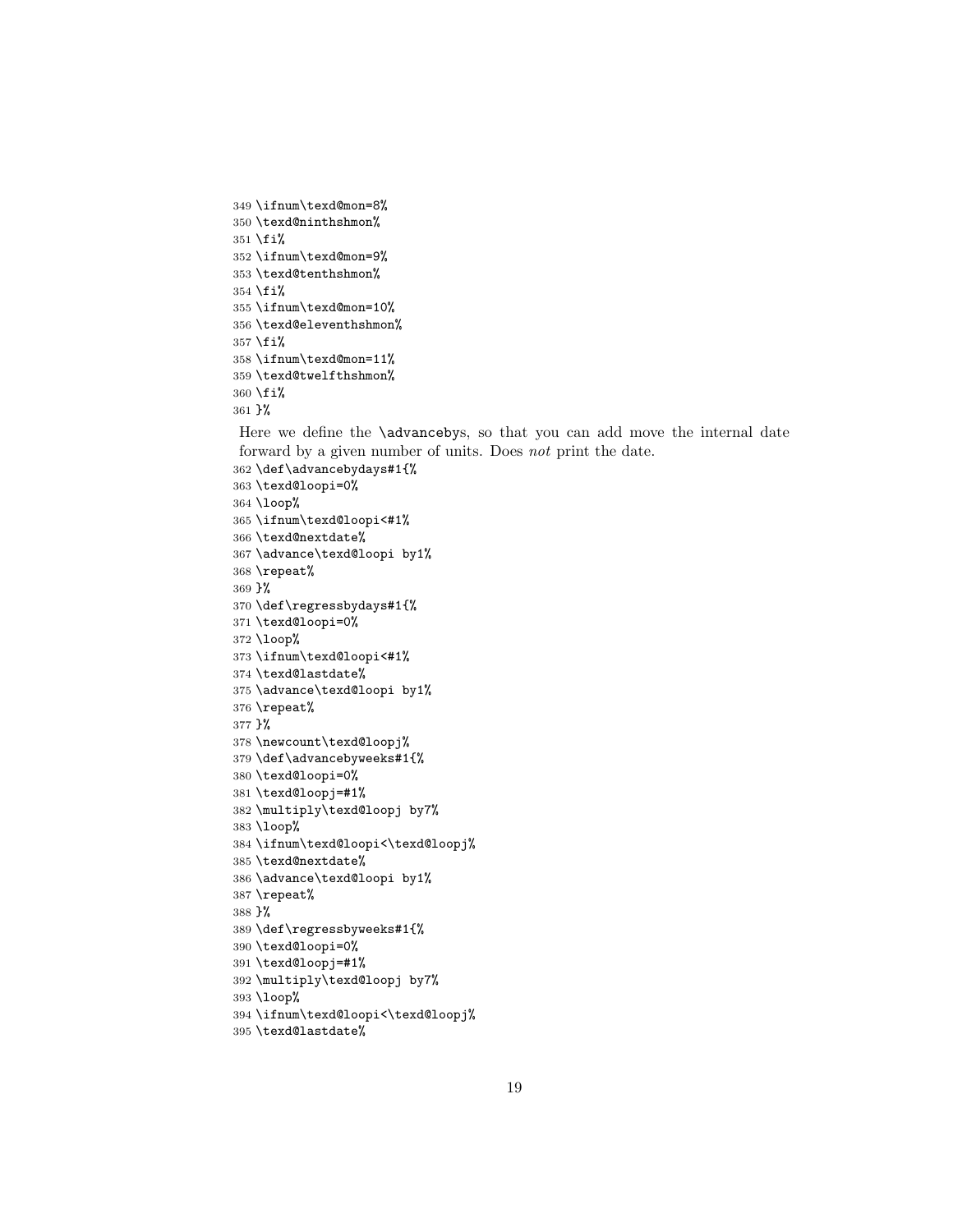```
396 \advance\texd@loopi by1%
397 \repeat%
398 }%
399 \def\advancebymonths#1{%
400 \texd@loopi=0%
401 \loop%
402 \ifnum\texd@loopi<#1%
403 \texd@nextmonth%
404 \advance\texd@loopi by1%
405 \repeat%
406 \texd@setrmon%
407 \initdate{\the\texd@yr}{\the\texd@rmon}{\the\texd@rdom}%
408 }%
409 \def\regressbymonths#1{%
410 \texd@loopi=0%
411 \loop%
412 \ifnum\texd@loopi<#1%
413 \texd@lastmonth%
414 \advance\texd@loopi by1%
415 \repeat%
416 \texd@setrmon%
417 \initdate{\the\texd@yr}{\the\texd@rmon}{\the\texd@rdom}%
418 }%
 Print the date, either with the default format or a named format.
419 \def\printdate{%
420 \texd@dateformat%
421 }%
422 \def\printfdate#1{%
423 \texd@formatdateformat{#1}%
424 }%
 This defines the date format. We need some helper macros to flip through each
character one at a time.
425 \def\texd@expandloop#1{%
426 \texd@xloop#1\relax
427 }
428 \def\texdatenumformat#1{#1}
429 \def\texd@xloop#1{%
430 \ifx\relax#1%
431 \else%
432 \ifx#1d%
433 \setpadnum{2}\setpadchar{0}%
434 \padnum{\texdatenumformat{\the\texd@rdom}}%
435 \else\ifx#1e%
436 \setpadnum{2}\setpadchar{\hskip1ex}%
437 \padnum{\texdatenumformat{\the\texd@rdom}}%
438 \else\ifx#1a%
439 \texd@shdowname%
440 \else\ifx#1A%
```

```
441 \texd@downame%
```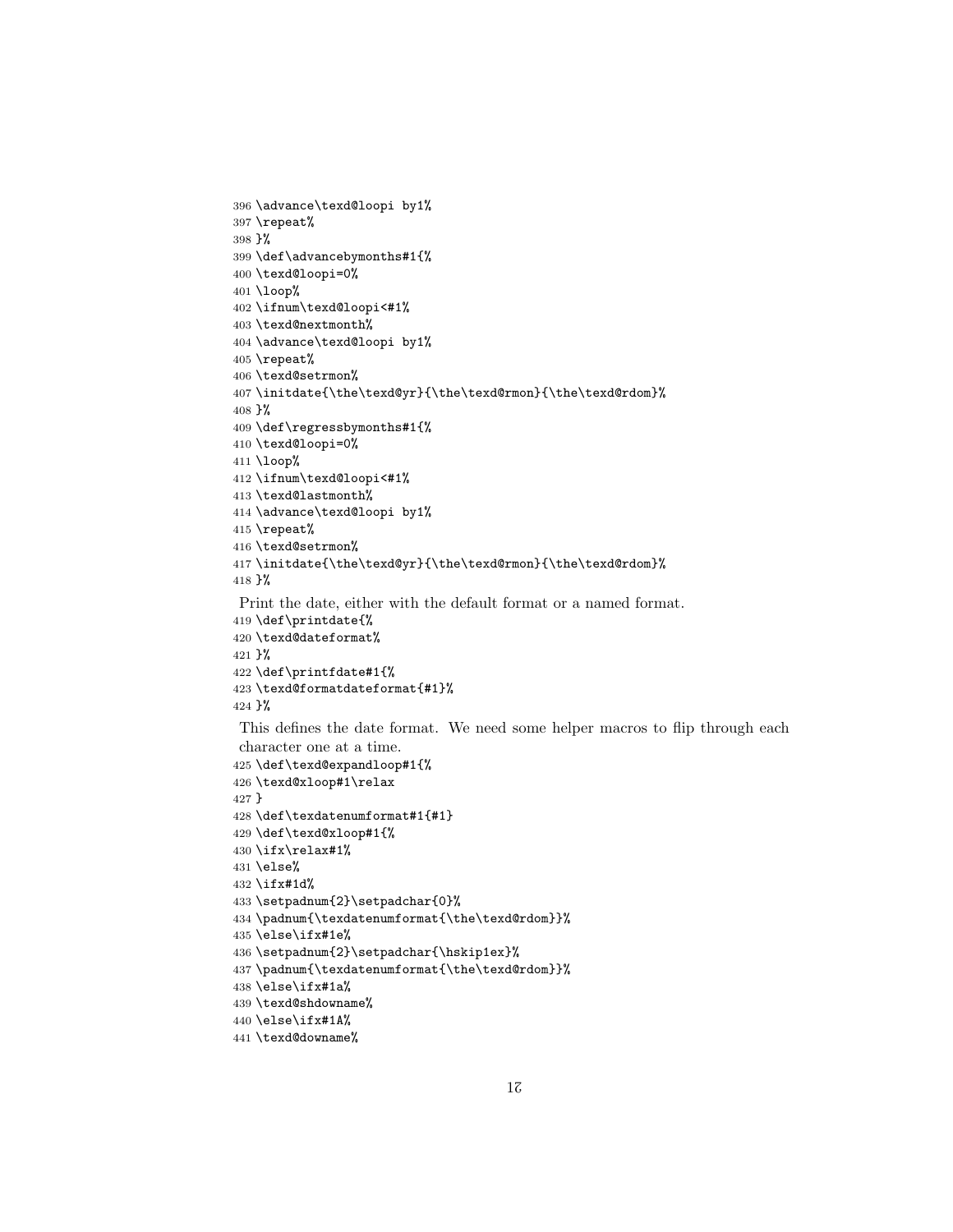```
442 \else\ifx#1b%
443 \texd@shmonthname%
444 \else\ifx#1h%
445 \texd@shmonthname%
446 \else\ifx#1B%
447 \texd@monthname%
448 \else\ifx#1w%
449 \the\texd@dow%
450 \else\ifx#1u%
451 \ifnum\texd@dow>0\leavevmode\texdatenumformat{\the\texd@dow}\fi%
452 \ifnum\texd@dow=0 7\fi%
453 \else\ifx#1Y%
454 \setpadnum{2}\setpadchar{0}%
455 \padnum{\texdatenumformat{\the\texd@yr}}%
456 \else\ifx#1m%
457 \texd@setrmon%
458 \setpadnum{2}\setpadchar{0}%
459 \leavevmode\padnum{\texdatenumformat{\the\texd@rmon}}%
460 \else\ifx#1j%
461 \texd@setjnum%
462 \setpadnum{3}\setpadchar{0}%
463 \leavevmode\padnum{\texdatenumformat{\the\texd@jnum}}%
464 \else\ifx#1C%
465 \quotient{\texd@yr}{100}%
466 \leavevmode\texdatenumformat{\the\intquotient}%
467 \else\ifx#1y%
468 \modulo{\texd@yr}{100}%
469 \leavevmode\texdatenumformat{\the\remainder}%
470 \else\ifx#1U%
471 \quotient{\texd@jnum}{7}
472 \setpadnum{2}\setpadchar{0}%
473 \leavevmode\padnum{\texdatenumformat{\the\intquotient}}%
474 \else\ifx#1V%
475 \quotient{\texd@jnum}{7}
476\ifnum\texd@dow>0\advance\intquotient by1\fi%
477 \setpadnum{2}\setpadchar{0}%
478 \leavevmode\padnum{\texdatenumformat{\the\intquotient}}%
479 \else\ifx#1W%
480 \quotient{\texd@jnum}{7}
481 \ifnum\texd@dow=0\advance\intquotient by-1\fi%
482 \setpadnum{2}\setpadchar{0}%
483 \leavevmode\padnum{\texdatenumformat{\the\intquotient}}%
484 \else%
485 #1%
486 \fi\fi\fi\fi\fi\fi\fi\fi\fi\fi\fi\fi\fi\fi\fi\fi\fi%
487 \expandafter\texd@xloop%
488 \fi%
489 }%
490 \def\texd@dateformat{%
491 \expandafter\expandafter\texd@expandloop{\setdateformat}%
```

```
1E
```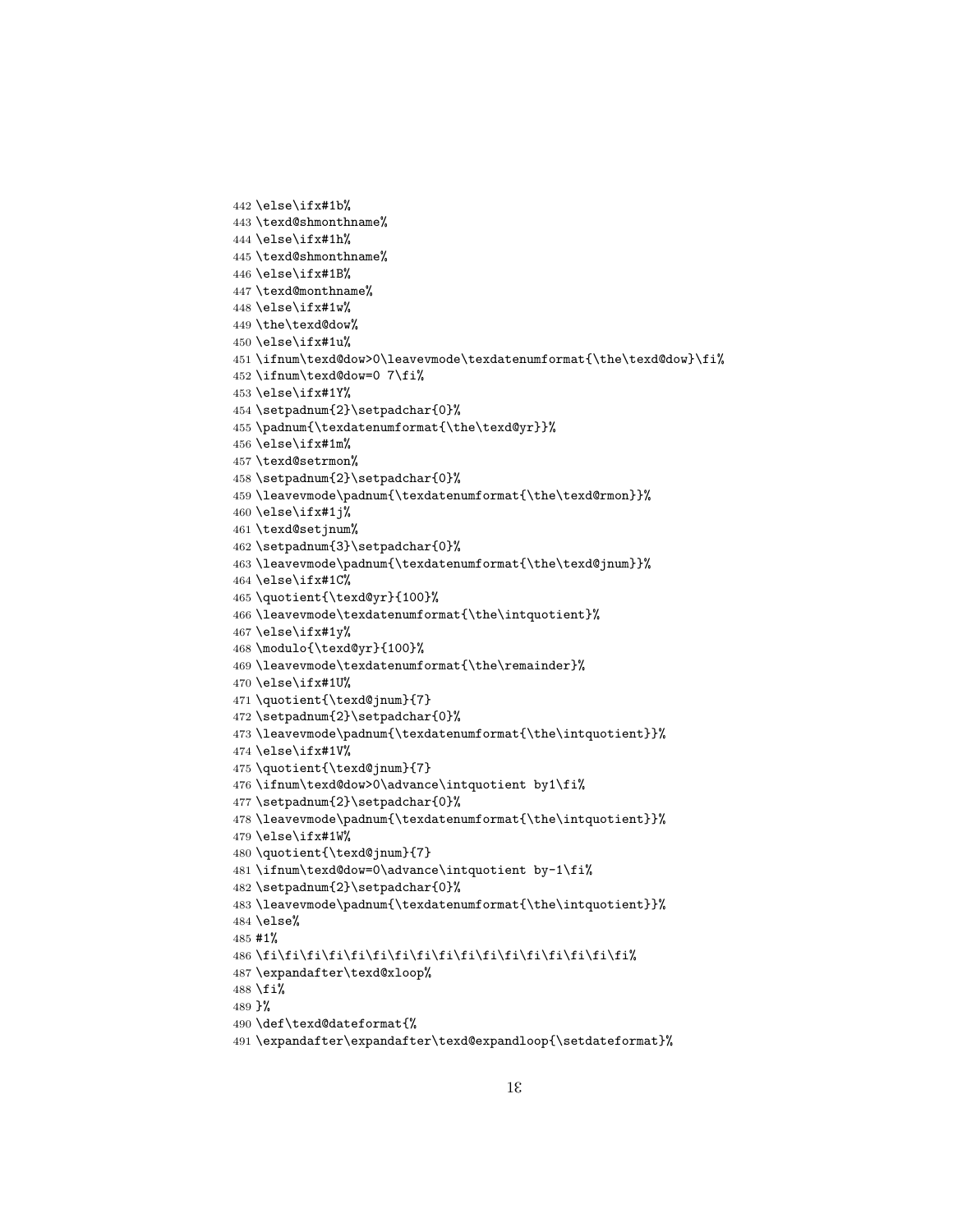```
492 }%
493 \def\texd@formatdateformat#1{%
494 \text{espandafter\expandafter\expandafter\expandafter\expandafter\expandafter\expandafter\text{espandloop}\cosan495 }%
496 \def\setdateformat{A{ }(a),\ B\ (b){ }d,\ Y}
497 \def\nameddateformat#1#2{%
498 \expandafter\def\csname texd@df#1\endcsname{#2}%
499 }%
500 \nameddateformat{american}{B\ d,\ Y}
501 \nameddateformat{shamerican}{m/d/Y}
502 \nameddateformat{ISO}{Ymd}
503 \nameddateformat{ISOext}{Y-m-d}
504 \nameddateformat{shbritish}{d/m/Y}
505 \nameddateformat{shbritishdots}{d.m.Y}
506 \nameddateformat{british}{d\ B\ Y}
507 \nameddateformat{d}{d}
508 \nameddateformat{e}{e}
509 \nameddateformat{B}{B}
510 \nameddateformat{b}{b}
511 \nameddateformat{h}{h}
512 \nameddateformat{m}{m}
513 \nameddateformat{A}{A}
514 \nameddateformat{a}{a}
515 \nameddateformat{w}{w}
516 \nameddateformat{u}{u}
517 \nameddateformat{Y}{Y}
518 \nameddateformat{j}{j}
519 \nameddateformat{C}{C}
520 \nameddateformat{y}{y}
521 \nameddateformat{U}{U}
522 \nameddateformat{V}{V}
523 \nameddateformat{W}{W}
Initialize the date to the current date, or to an arbitrary date, entered in the order
```
year, month, and day of month.

```
524 \def\initcurrdate{%
```

```
525 \global\texd@mon=\month%
```
- \global\advance\texd@mon by-1%
- \global\texd@dom=\day%
- \global\advance\texd@dom by-1%
- \global\texd@yr=\year%
- \texd@isleapyear%
- \texd@setrdom%
- \texd@setrmon%
- \texd@setjnum%
- \texd@nextdow{\the\texd@rdom}{\the\texd@rmon}{\the\texd@yr}%

}%

- \def\initdate#1#2#3{%
- \global\texd@yr=#1%
- \global\texd@mon=#2%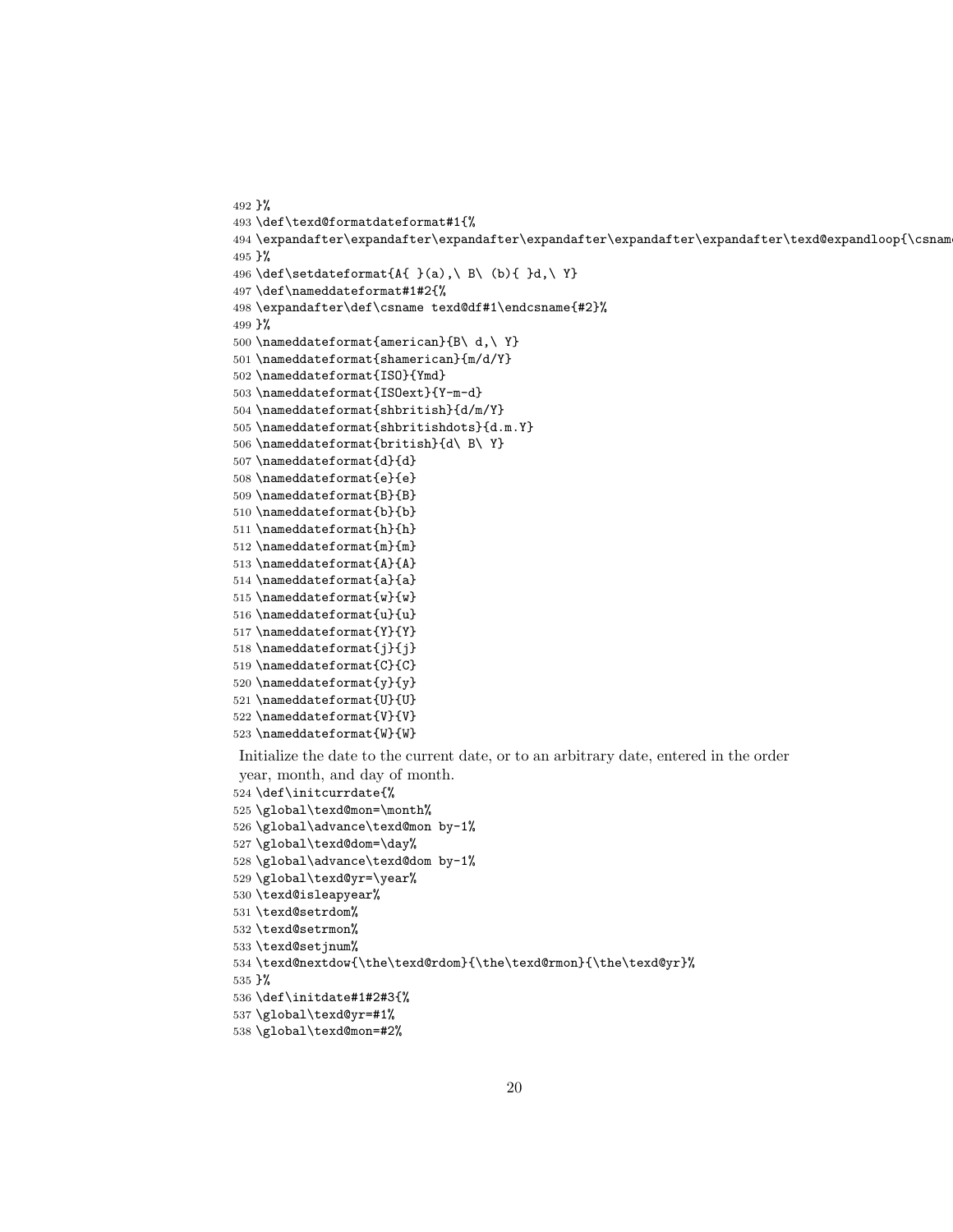```
539 \global\advance\texd@mon by-1%
540 \global\texd@dom=#3%
541 \global\advance\texd@dom by-1%
542 \global\texd@setrdom%
543 \global\texd@setrmon%
544 \texd@setjnum%
545 \texd@isleapyear%
546 \texd@nextdow{\the\texd@rdom}{\the\texd@rmon}{\the\texd@yr}%
547 }%
Now we define the macros for saving and restoring dates.
548 \def\savedate#1{%
549 \expandafter\edef\csname savedate#1\endcsname{\initdate{\the\texd@yr}{\the\texd@rmon}{\the\texd
550 }%
551 \def\restoredate#1{%
552 \csname savedate#1\endcsname%
553 }%
Convenience macros. First, \texdcal.
554 \newcount\texd@looptmp\texd@looptmp=0%
555 \def\texdcal#1#2{%
556 \global\texd@mon=#2%
557 \global\advance\texd@mon by-1%
558 \global\texd@yr=#1%
559 \global\texd@dom=0%
560 \texd@setrmon\texd@setrdom%
561 \initdate{\the\texd@yr}{\the\texd@rmon}{\the\texd@rdom}%
562 \def\setdateformat{B\ Y}%
563 \begin{tabular}{rrrrrrr}
564 \multicolumn{7}{c}{\printdate} \\
565 \loop\ifnum\texd@dow>0\texd@lastdate\repeat%
566 \def\setdateformat{d}%
567 \ifnum\texd@dom>8 {} \fi\ifnum\texd@dom<8\leavevmode\printdate\fi&
568 \def\setdateformat{d}\advancebydays{1}%
569 \ifnum\texd@dom>8 {} \fi\ifnum\texd@dom<8\leavevmode\printdate\fi&
570 \def\setdateformat{d}\advancebydays{1}%
571 \ifnum\texd@dom>8 {} \fi\ifnum\texd@dom<8\leavevmode\printdate\fi&
572 \def\setdateformat{d}\advancebydays{1}%
573 \ifnum\texd@dom>8 {} \fi\ifnum\texd@dom<8\leavevmode\printdate\fi&
574 \def\setdateformat{d}\advancebydays{1}%
575 \ifnum\texd@dom>8 {} \fi\ifnum\texd@dom<8\leavevmode\printdate\fi&
576 \def\setdateformat{d}\advancebydays{1}%
577 \ifnum\texd@dom>8 {} \fi\ifnum\texd@dom<8\leavevmode\printdate\fi&
578 \def\setdateformat{d}\advancebydays{1}%
579 \ifnum\texd@dom>8 {} \fi\ifnum\texd@dom<8\leavevmode\printdate\fi\\
580 \def\setdateformat{d}\advancebydays{1}\printdate &
581 \def\setdateformat{d}\advancebydays{1}\printdate &
582 \def\setdateformat{d}\advancebydays{1}\printdate &
583 \def\setdateformat{d}\advancebydays{1}\printdate &
584 \def\setdateformat{d}\advancebydays{1}\printdate &
585 \def\setdateformat{d}\advancebydays{1}\printdate &
```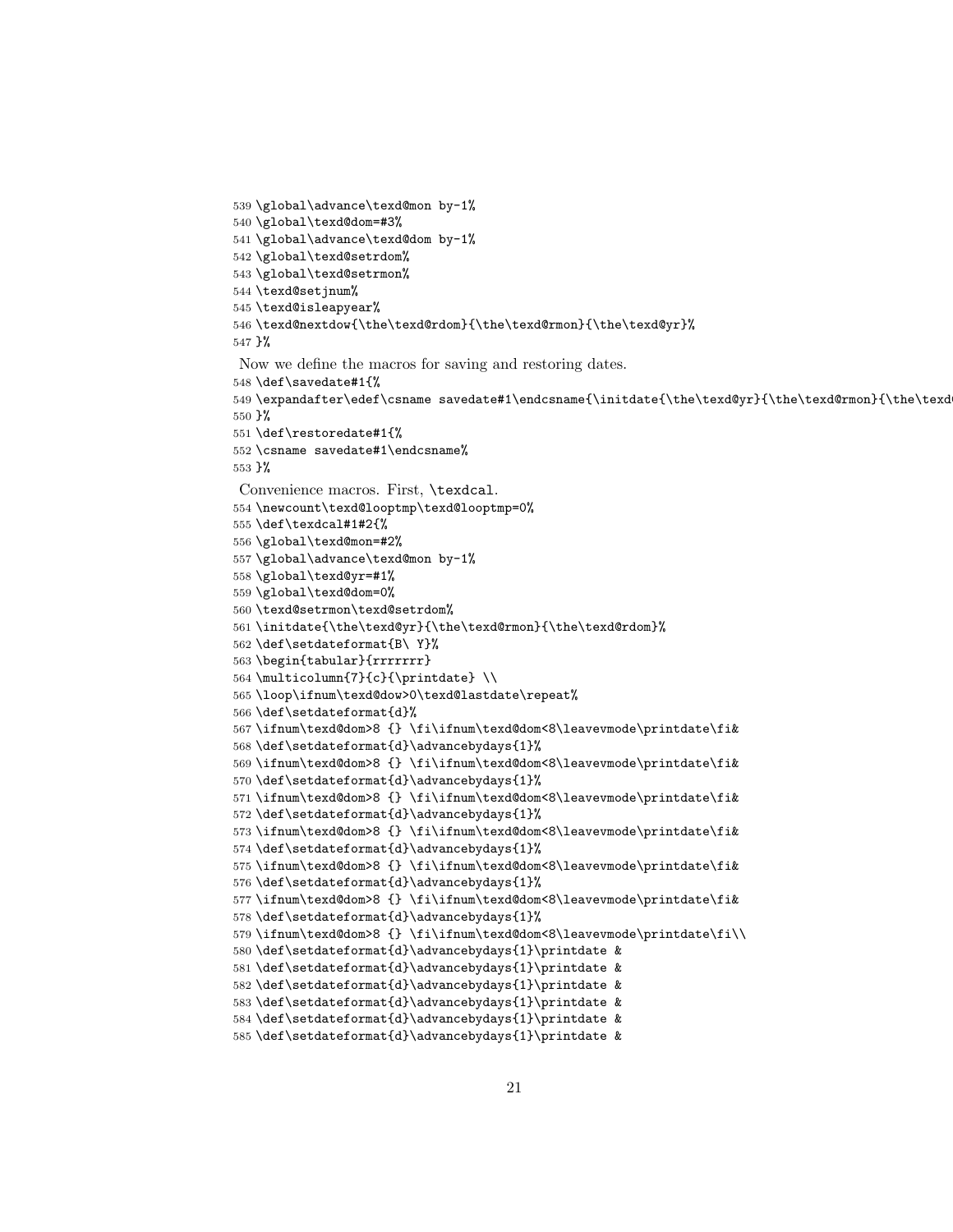```
586 \def\setdateformat{d}\advancebydays{1}\printdate \\
587 \def\setdateformat{d}\advancebydays{1}\printdate &
588 \def\setdateformat{d}\advancebydays{1}\printdate &
589 \def\setdateformat{d}\advancebydays{1}\printdate &
590 \def\setdateformat{d}\advancebydays{1}\printdate &
591 \def\setdateformat{d}\advancebydays{1}\printdate &
592 \def\setdateformat{d}\advancebydays{1}\printdate &
593 \def\setdateformat{d}\advancebydays{1}\printdate \\
594 \def\setdateformat{d}\advancebydays{1}\printdate &
595 \def\setdateformat{d}\advancebydays{1}\printdate &
596 \def\setdateformat{d}\advancebydays{1}\printdate &
597 \def\setdateformat{d}\advancebydays{1}\printdate &
598 \def\setdateformat{d}\advancebydays{1}\printdate &
599 \def\setdateformat{d}\advancebydays{1}\printdate &
600 \def\setdateformat{d}\advancebydays{1}\printdate \\
601 \def\setdateformat{d}\advancebydays{1}%
602 \ifnum\texd@dom<14 {} \fi\ifnum\texd@dom>14\leavevmode\printdate\fi&
603 \def\setdateformat{d}\advancebydays{1}%
604 \ifnum\texd@dom<14 {} \fi\ifnum\texd@dom>14\leavevmode\printdate\fi&
605 \def\setdateformat{d}\advancebydays{1}%
606 \ifnum\texd@dom<14 {} \fi\ifnum\texd@dom>14\leavevmode\printdate\fi&
607 \def\setdateformat{d}\advancebydays{1}%
608 \ifnum\texd@dom<14 {} \fi\ifnum\texd@dom>14\leavevmode\printdate\fi&
609 \def\setdateformat{d}\advancebydays{1}%
610 \ifnum\texd@dom<14 {} \fi\ifnum\texd@dom>14\leavevmode\printdate\fi&
611 \def\setdateformat{d}\advancebydays{1}%
612 \ifnum\texd@dom<14 {} \fi\ifnum\texd@dom>14\leavevmode\printdate\fi&
613 \def\setdateformat{d}\advancebydays{1}%
614 \ifnum\texd@dom<14 {} \fi\ifnum\texd@dom>14\leavevmode\printdate\fi\\
615 \def\setdateformat{d}\advancebydays{1}%
616 \ifnum\texd@dom<14 {} \fi\ifnum\texd@dom>14\leavevmode\printdate\fi&
617 \def\setdateformat{d}\advancebydays{1}%
618 \ifnum\texd@dom<14 {} \fi\ifnum\texd@dom>14\leavevmode\printdate\fi&
619 \def\setdateformat{d}\advancebydays{1}%
620 \ifnum\texd@dom<14 {} \fi\ifnum\texd@dom>14\leavevmode\printdate\fi&
621 \def\setdateformat{d}\advancebydays{1}%
622 \ifnum\texd@dom<14 {} \fi\ifnum\texd@dom>14\leavevmode\printdate\fi&
623 \def\setdateformat{d}\advancebydays{1}%
624 \ifnum\texd@dom<14 {} \fi\ifnum\texd@dom>14\leavevmode\printdate\fi&
625 \def\setdateformat{d}\advancebydays{1}%
626 \ifnum\texd@dom<14 {} \fi\ifnum\texd@dom>14\leavevmode\printdate\fi&
627 \def\setdateformat{d}\advancebydays{1}%
628 \ifnum\texd@dom<14 {} \fi\ifnum\texd@dom>14\leavevmode\printdate\fi\\
629 \end{tabular}
630 }%
631 \def\texdcalyear#1{%
632 \texd@yr=#1%
633 \texd@mon=0%
634 \texd@dom=0%
```

```
635 \texd@setrmon%
```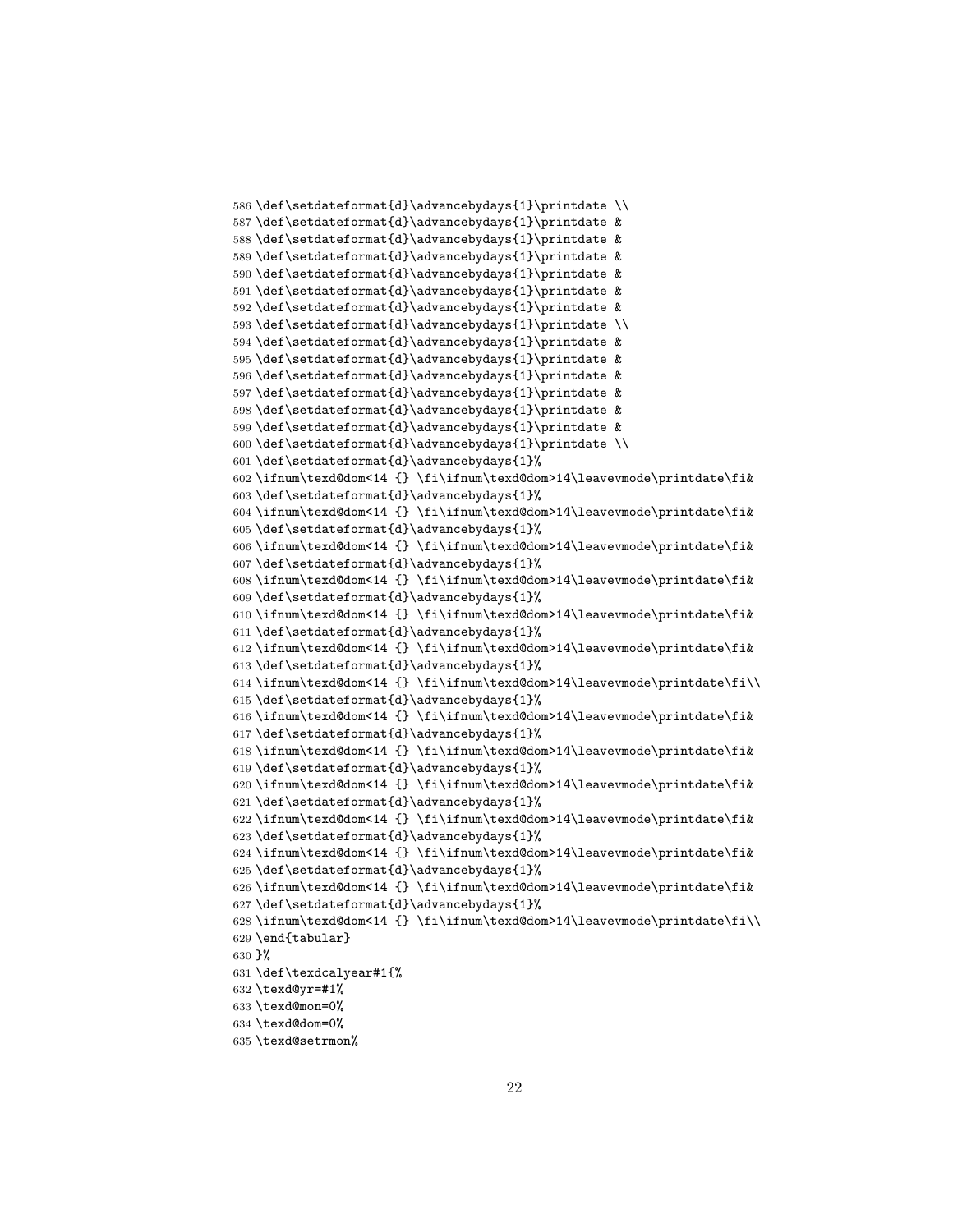```
636 \texd@setrdom%
637 {\tabcolsep=3pt%
638 \begin{tabular}{ccc}
639\texdcal{#1}{1} & \texdcal{#1}{2} & \texdcal{#1}{3} \\
640 \texdcal{#1}{4} & \texdcal{#1}{5} & \texdcal{#1}{6} \\
641 \texdcal{#1}{7} & \texdcal{#1}{8} & \texdcal{#1}{9} \\
642 \texdcal{#1}{10} & \texdcal{#1}{11} & \texdcal{#1}{12} \\
643 \end{tabular}
644 }%
645 }%
Calculate the day of the year (\%j.
646 \newcount\texd@jnum\texd@jnum=0%
647 \def\texd@setjnum{%
648 \texd@jnum=0%
649 \ifnum\texd@mon>0\global\advance\texd@jnum by31\fi%
650 \ifnum\texd@mon>1%
651 \global\advance\texd@jnum by28%
652 \fi%
653 \ifnum\texd@mon>2\global\advance\texd@jnum by31\fi%
654 \ifnum\texd@mon>3\global\advance\texd@jnum by30\fi%
655 \ifnum\texd@mon>4\global\advance\texd@jnum by31\fi%
656 \ifnum\texd@mon>5\global\advance\texd@jnum by30\fi%
657 \ifnum\texd@mon>6\global\advance\texd@jnum by31\fi%
658 \ifnum\texd@mon>7\global\advance\texd@jnum by31\fi%
659 \ifnum\texd@mon>8\global\advance\texd@jnum by30\fi%
660 \ifnum\texd@mon>9\global\advance\texd@jnum by31\fi%
661 \ifnum\texd@mon>10\global\advance\texd@jnum by30\fi%
662 \global\advance\texd@jnum by\the\texd@dom%
663 \global\advance\texd@jnum by1%
664 }%
```
Language strings. I've only got English here right now, but additiona languages would be trivial to add, either in a particular document, or in a separate package. \def\texd@firstmon{January}%

```
666 \def\texd@firstshmon{Jan}%
667 \def\texd@secondmon{February}%
668 \def\texd@secondshmon{Feb}%
669 \def\texd@thirdmon{March}%
670 \def\texd@thirdshmon{Mar}%
671 \def\texd@fourthmon{April}%
672 \def\texd@fourthshmon{Apr}%
673 \def\texd@fifthmon{May}%
674 \def\texd@fifthshmon{May}%
675 \def\texd@sixthmon{June}%
676 \def\texd@sixthshmon{Jun}%
677 \def\texd@seventhmon{July}%
678 \def\texd@seventhshmon{Jul}%
679 \def\texd@eighthmon{August}%
680 \def\texd@eighthshmon{Aug}%
681 \def\texd@ninthmon{September}%
```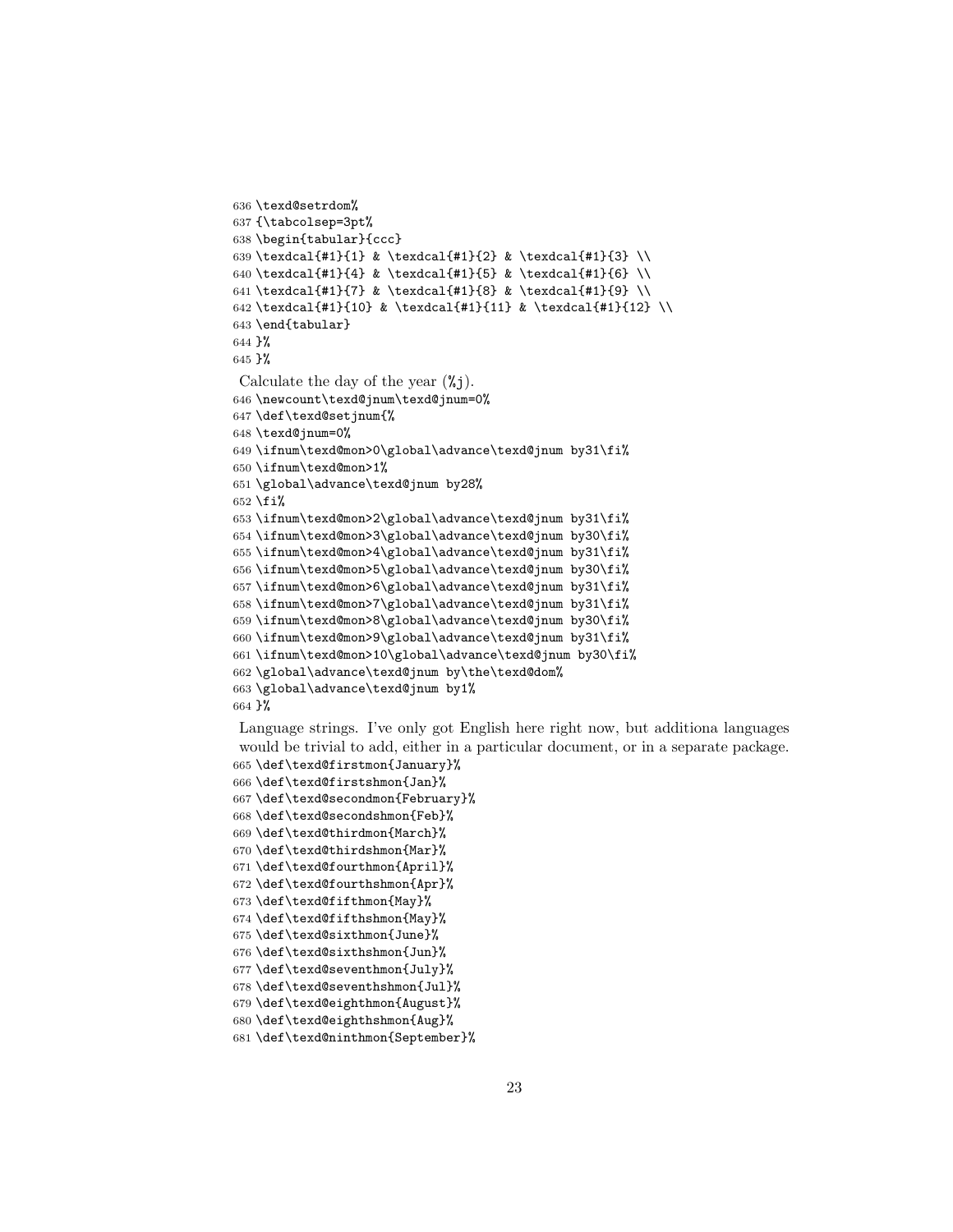```
682 \def\texd@ninthshmon{Sep}%
683 \def\texd@tenthmon{October}%
684 \def\texd@tenthshmon{Oct}%
685 \def\texd@eleventhmon{November}%
686 \def\texd@eleventhshmon{Nov}%
687 \def\texd@twelfthmon{December}%
688 \def\texd@twelfthshmon{Dec}%
689 \def\texd@firstdayname{Sunday}%
690 \def\texd@firstdayshname{Sun}%
691 \def\texd@seconddayname{Monday}%
692 \def\texd@seconddayshname{Mon}%
693 \def\texd@thirddayname{Tuesday}%
694 \def\texd@thirddayshname{Tue}%
695 \def\texd@fourthdayname{Wednesday}%
696 \def\texd@fourthdayshname{Wed}%
697 \def\texd@fifthdayname{Thursday}%
698 \def\texd@fifthdayshname{Thu}%
699 \def\texd@sixthdayname{Friday}%
700 \def\texd@sixthdayshname{Fri}%
701 \def\texd@seventhdayname{Saturday}%
702 \def\texd@seventhdayshname{Sat}%
703 \AtBeginDocument{%
704 \IfLanguageName{spanish}{%
705 \def\texd@firstmon{enero}%
706 \def\texd@firstshmon{ene}%
707 \def\texd@secondmon{febrero}%
708 \def\texd@secondshmon{feb}%
709 \def\texd@thirdmon{marzo}%
710 \def\texd@thirdshmon{mar}%
711 \def\texd@fourthmon{abril}%
712 \def\texd@fourthshmon{abr}%
713 \def\texd@fifthmon{mayo}%
714 \def\texd@fifthshmon{may}%
715 \def\texd@sixthmon{junio}%
716 \def\texd@sixthshmon{jun}%
717 \def\texd@seventhmon{julio}%
718 \def\texd@seventhshmon{jul}%
719 \def\texd@eighthmon{agosto}%
720 \def\texd@eighthshmon{ago}%
721 \def\texd@ninthmon{septiembre}%
722 \def\texd@ninthshmon{sep}%
723 \def\texd@tenthmon{octubre}%
724 \def\texd@tenthshmon{oct}%
725 \def\texd@eleventhmon{noviembre}%
726 \def\texd@eleventhshmon{nov}%
727 \def\texd@twelfthmon{diciembre}%
728 \def\texd@twelfthshmon{dic}%
729 \def\texd@firstdayname{domingo}%
730 \def\texd@firstdayshname{dom}%
731 \def\texd@seconddayname{lunes}%
```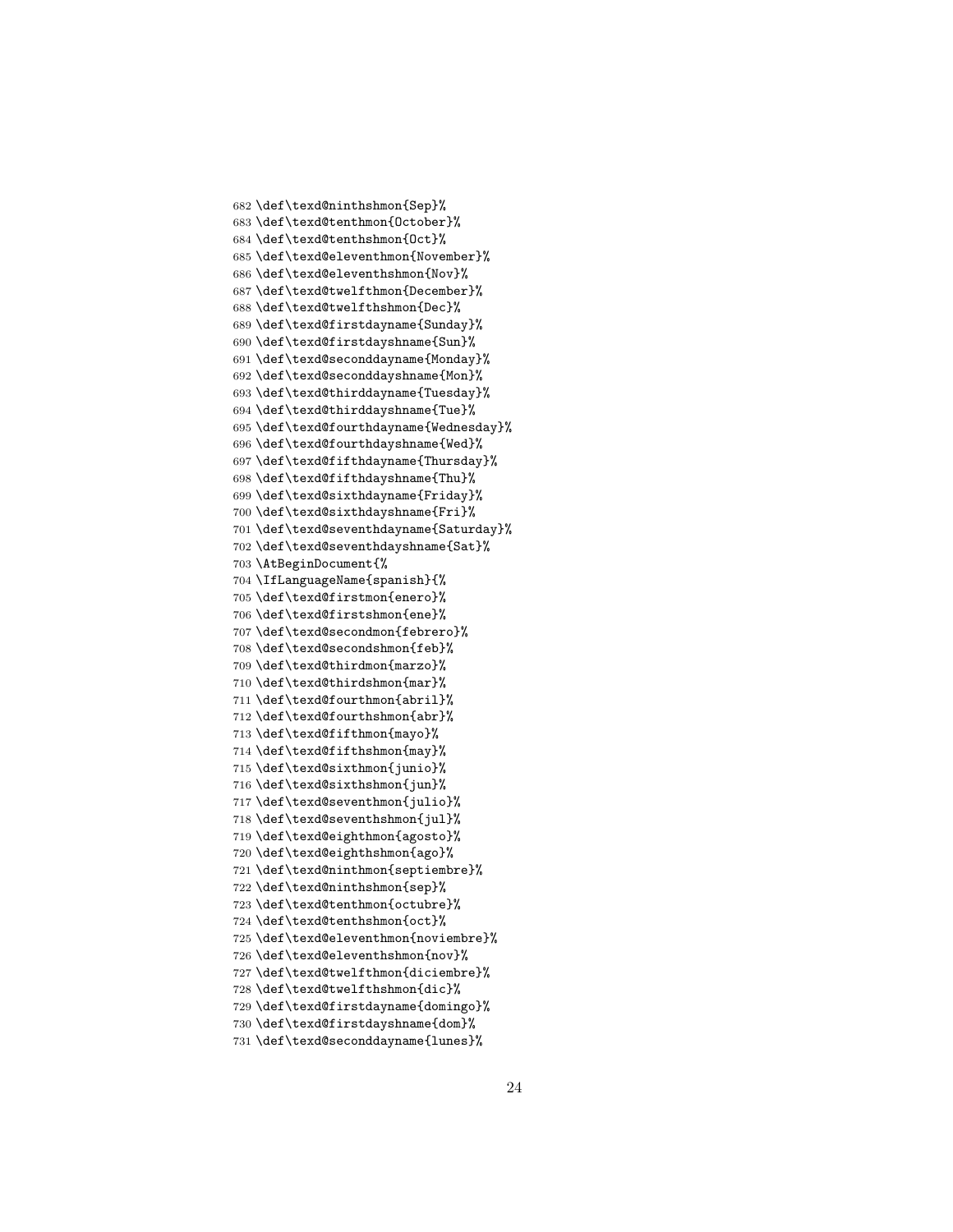```
732 \def\texd@seconddayshname{lun}%
733 \def\texd@thirddayname{martes}%
734 \def\texd@thirddayshname{mar}%
735 \def\texd@fourthdayname{miercoles}%
736 \def\texd@fourthdayshname{mie}%
737 \def\texd@fifthdayname{jueves}%
738 \def\texd@fifthdayshname{jue}%
739 \def\texd@sixthdayname{viernes}%
740 \def\texd@sixthdayshname{vie}%
741 \def\texd@seventhdayname{sabado}%
742 \def\texd@seventhdayshname{sab}%
743 }{}%
744 \IfLanguageName{french}{%
745 \def\texd@firstmon{janvier}%
746 \def\texd@firstshmon{janv}%
747 \def\texd@secondmon{février}%
748 \def\texd@secondshmon{févr}%
749 \def\texd@thirdmon{mars}%
750 \def\texd@thirdshmon{mars}%
751 \def\texd@fourthmon{avril}%
752 \def\texd@fourthshmon{avr}%
753 \def\texd@fifthmon{mai}%
754 \def\texd@fifthshmon{mai}%
755 \def\texd@sixthmon{juin}%
756 \def\texd@sixthshmon{juin}%
757 \def\texd@seventhmon{juil}%
758 \def\texd@seventhshmon{juil}%
759 \def\texd@eighthmon{août}%
760 \def\texd@eighthshmon{août}%
761 \def\texd@ninthmon{septembre}%
762 \def\texd@ninthshmon{sept}%
763 \def\texd@tenthmon{octobre}%
764 \def\texd@tenthshmon{oct}%
765 \def\texd@eleventhmon{novembre}%
766 \def\texd@eleventhshmon{nov}%
767 \def\texd@twelfthmon{décembre}%
768 \def\texd@twelfthshmon{déc}%
769 \def\texd@firstdayname{dimanche}%
770 \def\texd@firstdayshname{dim}%
771 \def\texd@seconddayname{lundi}%
772 \def\texd@seconddayshname{lun}%
773 \def\texd@thirddayname{mardi}%
774 \def\texd@thirddayshname{mar}%
775 \def\texd@fourthdayname{mercredi}%
776 \def\texd@fourthdayshname{mer}%
777 \def\texd@fifthdayname{jeudi}%
778 \def\texd@fifthdayshname{jeu}%
779 \def\texd@sixthdayname{vendredi}%
780 \def\texd@sixthdayshname{ven}%
781 \def\texd@seventhdayname{samedi}%
```